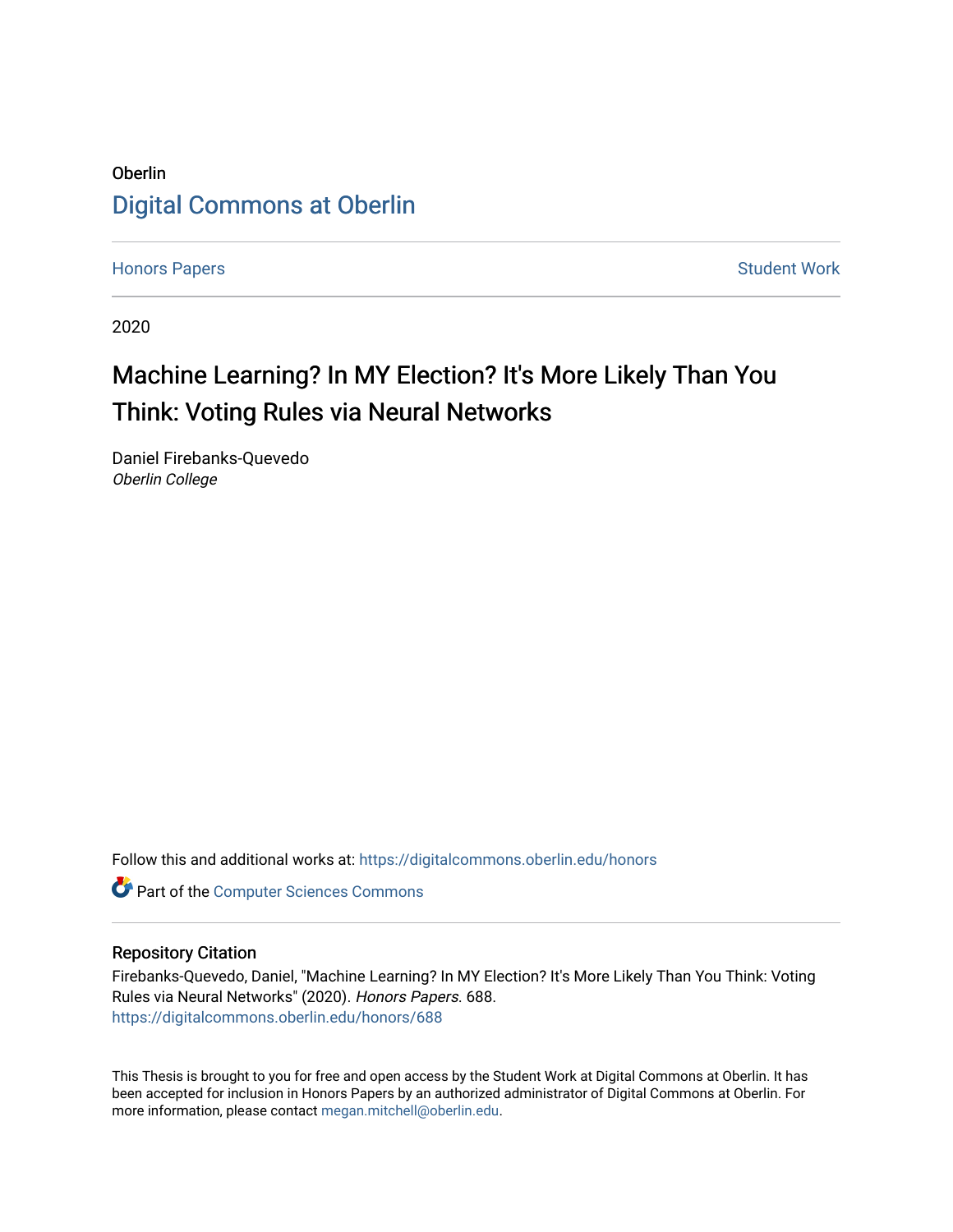# Machine Learning? In  $My$  Election? It's More Likely Than You Think: Voting Rules via Neural Networks

Daniel Firebanks-Quevedo Advisor: Sam Taggart

#### Abstract

Impossibility theorems in social choice have represented a barrier in the creation of universal, non-dictatorial and non-manipulable voting rules, highlighting a key tradeoff between between social welfare and strategy-proofness. However, a social planner may be concerned with only a particular preference distribution and wonder whether it is possible to better optimize this trade-off. To address this problem, we propose an end-to-end, machine learning-based framework  $<sup>1</sup>$  $<sup>1</sup>$  $<sup>1</sup>$  that creates voting rules according to a</sup> social planner's constraints, for any type of preference distribution. After experimenting with rank-based social choice rules, we find that automatically-designed rules are less susceptible to manipulation than most existing rules, while still attaining high social welfare.

# 1 Introduction

In the field of social choice, we are concerned with aggregating individual preferences in order to make collective decisions. Whether we are looking into choosing policies within a company or candidates for an election, we want to create a procedure that, given elicited preferences from a population, either chooses a candidate or derives a collective ordering from better to worse. As social planners, our main goal is to think about the characteristics that make a procedure "fair" or "reasonable" and find rules that satisfy them. For instance, we may want our rule to select an alternative that is preferred by the majority of the population if there is one, or to choose a candidate that beats all other candidates in headto-head comparisons. Some economists thought that reasonable voting rules should make as many people happy as possible while not allowing unpopular candidates to change the winner. Satterthwaite in particular, valued a voting rule that would incentivize people to reveal their true preferences.

Unfortunately, in scenarios with 3 or more alternatives, satisfying some of these criteria simultaneously is not possible. Gibbard-Satterthwaite's theorem reminds us that there will always be scenarios where under any rule, an agent can benefit from lying and effectively manipulate the outcome of the election  $([14], [24])$  $([14], [24])$  $([14], [24])$  $([14], [24])$  $([14], [24])$ . Similarly, if we want a rule where a voter cannot be better off without making everyone else worse-off (Pareto efficiency), as well as not allowing a winner to change in the presence of an irrelevant option (*Independence* of Irrelevant Alternatives), Arrow's impossibility theorem tells us that our social welfare

<span id="page-1-0"></span><sup>&</sup>lt;sup>1</sup>Code for tool and experiments: https://github.com/thefirebanks/AutomatedVoting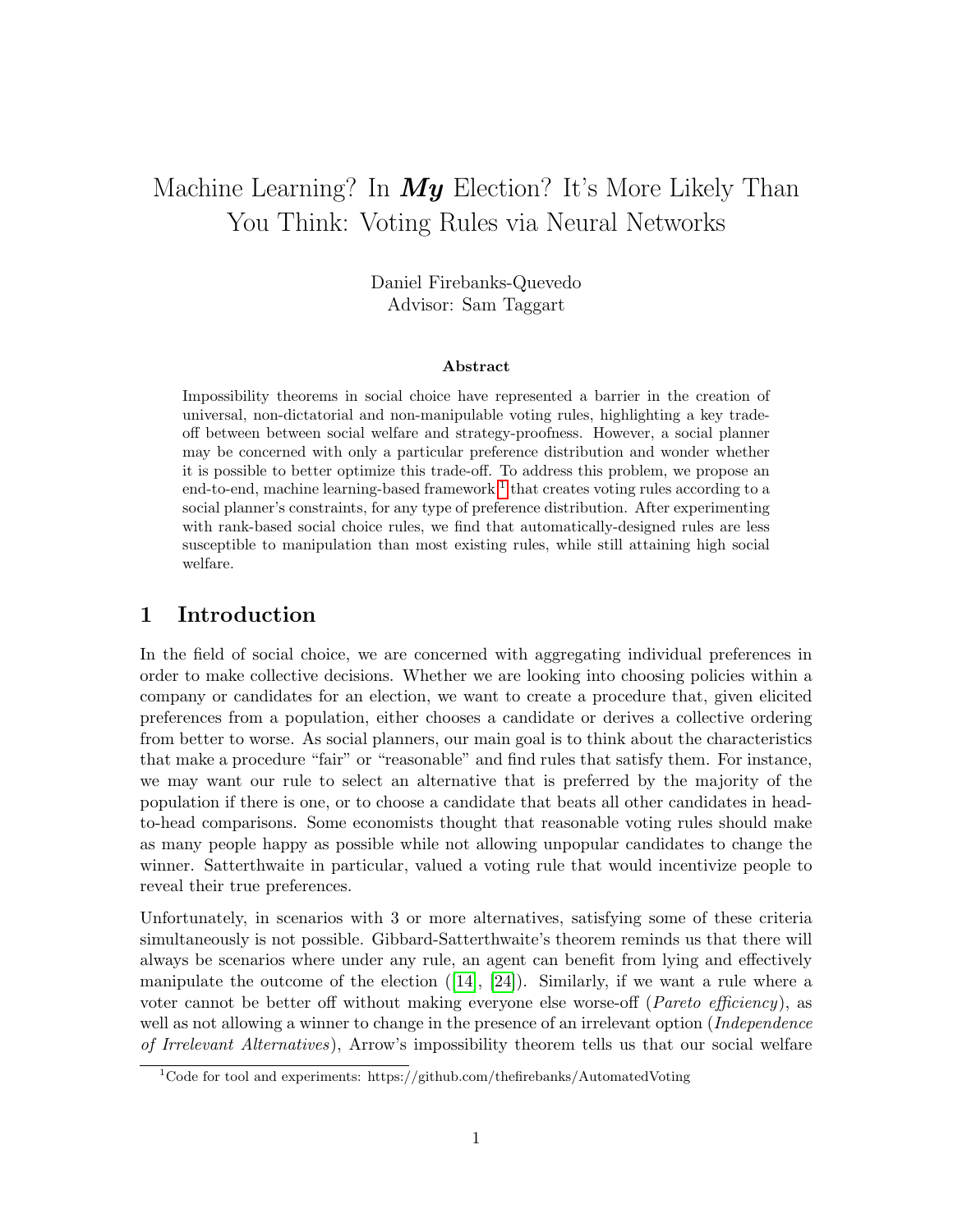function has to be dictatorial [\[2\]](#page-16-0). A general theme in impossibility theorems is the existence of certain forms of social welfare and non-manipulability that are incompatible. In practice, popular voting mechanisms such as majority rule and Borda count have also been found to be manipulable. We use these theorems as motivation to design new voting rules.

Manipulability in voting rules does come with assumptions in the setting. For instance, voters are assumed to have perfect information on everyone's preferences, and potential manipulators are assumed have the computational resources to determine whether misreporting their preferences can change an election outcome to their favor. We may question how realistic it is to hold these beliefs in a real-world scenario, but we will continue to make those assumptions for the purposes of a fair comparison with other social choice rules. So far, researchers have tried to circumvent impossibility results on non-manipulability by making further assumptions about preference structures or including randomness in the rule, yet still aiming for "universal" voting rules - that is - rules that would work in any voting scenario. We want to focus on the idea that, rather than aiming for universal voting rules that are bounded by impossibility theorems, we should create voting mechanisms that depend on the population's preferences and satisfy our requested conditions. Another way of framing it is, we want to learn how a specific population's preferences allow for welfare and manipulability constraints to be effectively traded.

## <span id="page-2-0"></span>1.1 Methodology

We can see the objective of a voting rule as some combination of desired properties for which it needs to be optimized. If we think of our problem as a *learning problem*, we are seeking a model that learns how to identify rankings or winners in a manner that satisfies a combination of desired properties (e.g., Pareto efficiency and non-manipulability) when given a population's set of preferences as input. Specifically, we want to approximate a function that learns a (non-linear) relationship between preferences and expected winners. Thus, we will use neural networks' capacity to be universal function approximators. Not only does this approach allow the designer to be flexible in the constraints that she desires to satisfy, but it optimizes this objective based on the data (a population's preferences) that is given as input.

### 1.2 Contributions

Our contributions are:

1. We propose an end-to-end, machine learning-based framework for the automated design of voting rules that only requires samples from a population's preferences and can be driven by a variety of desired properties, both welfare and manipulability-related.

2. We present AVNet, a neural network model that outperforms some existing voting methods in susceptibility to individual manipulation while maintaining similar levels of social welfare.

This paper is organized as follows: In Section [2,](#page-3-0) we discuss past results in social choice, machine learning in mechanism design, and the work on which our framework is based on. In Section [3,](#page-4-0) we introduce the necessary concepts and notation for the rest of the paper, as well as a formal description of our problem. In Section [4](#page-7-0) we describe our proposed solution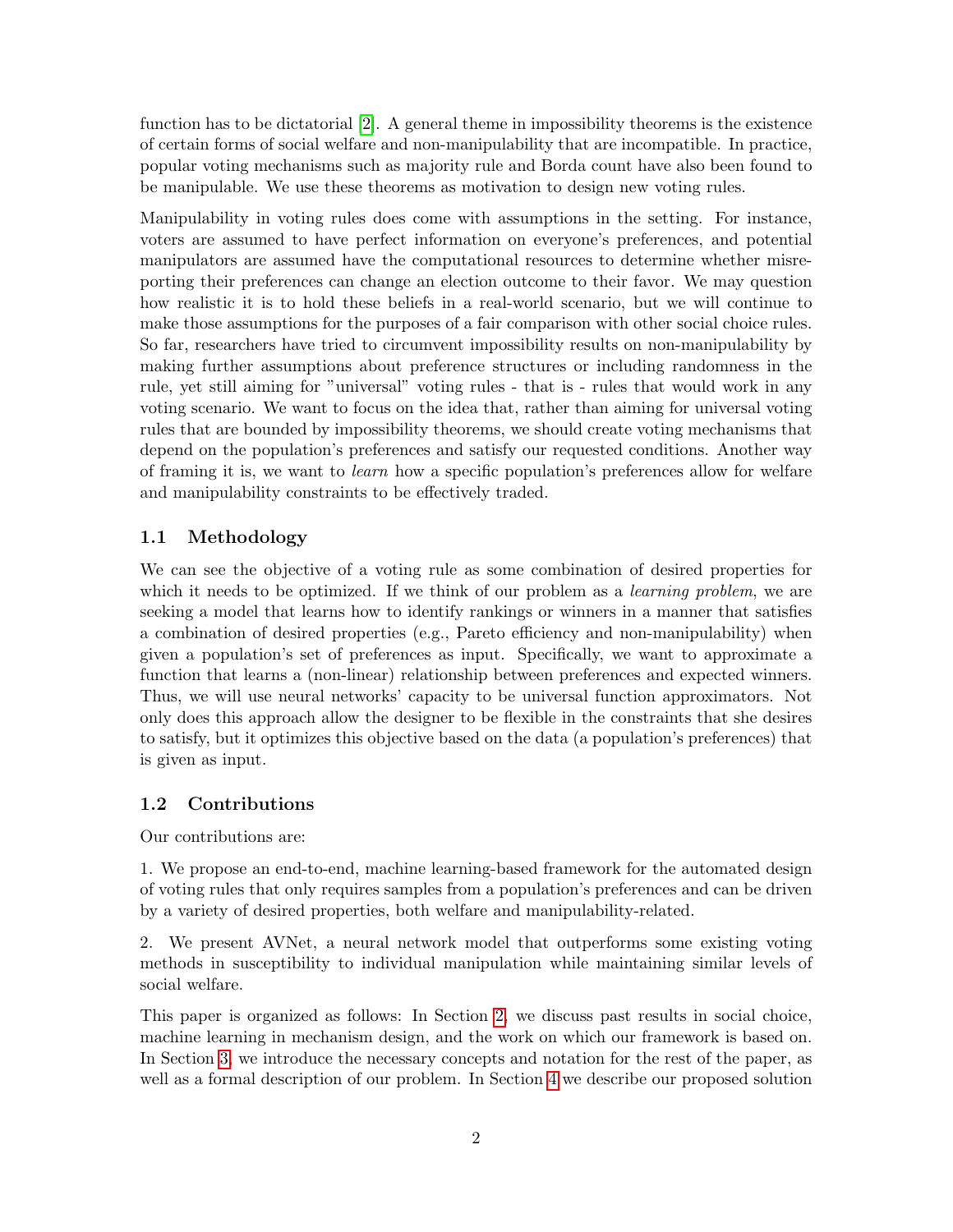to the problem, in general terms. In Section [5](#page-8-0) we dive into the design of the neural network we will be using to conduct our experiments in Section [6.](#page-11-0) Finally, Section [7](#page-14-0) summarizes our insights and proposes ideas for future research.

# <span id="page-3-0"></span>2 Related Work

Social Choice. As mentioned earlier, the Gibbard-Satterthwaite theorem is one of the impossibility results that has steered a lot of the research in social choice. An important finding is that non-manipulability *(strategy-proofness)* implies both IIA and weak Pareto efficiency [\[1\]](#page-16-1). Previous work has also shown that general scoring rules such as Borda count or Plurality can be manipulated by a coalition of voters [\[21\]](#page-17-2). In light of these results, two main strategies have risen to achieve some notion of strategy-proofness.

The first one involved taking advantage of a population's preference structure, such as when every voter has their most preferred alternative in the middle of a single-dimensional spectrum (single-peaked) [\[18\]](#page-17-3). Unfortunately, single-peaked preferences are very unlikely to appear in the worst-case scenarios used to make mathematical models of voting behavior [\[17\]](#page-17-4). Another route has involved utilizing probabilistic social choice, specifically maximal lotteries [\[4\]](#page-16-2), where the outcome is the probability distribution over the alternatives that is preferred the most. While there exists a tradeoff between efficiency (no agent can be made better-off without making another agent being worse off) and strategy-proofness [\[3\]](#page-16-3), Brandl et al. proved that maximal lotteries can satisfy certain notions of strategy-proofness that non-probabilistic social choice rules cannot. Yet the main objection to probabilistic social choice is the fact that randomness would not be well seen in a real-world voting scenario, as it would not always reflect a population's preferences.

**Machine Learning in Social Choice.** Procaccia *et al.* [\[22\]](#page-17-5) were the first to describe a voting rule as a black-box that should satisfy constraints imposed by a designer, through learning-by-example. In particular, they assumed the designer knows the "right" winner for every preference profile that she feeds to the model, and that the black-box rule belongs to a specific family of voting rules such as score-based or tree-voting. With this information, they used pairs of (preferences, winner) to model rules from the aforementioned families. Their results highlight the existence of polynomial algorithms that can approximate any score-based voting rule and the limitations of approximating tree-voting rules. Our work, although heavily inspired by [\[22\]](#page-17-5) differs from it in that we specifically use neural networks to approximate voting mechanisms that could belong to any family, as well as including the specific objective of optimizing the trade-off between welfare and strategy-proofness. Building up from this work, Xia [\[27\]](#page-18-0) proposed narrowing down the role of machine learning in the design of social choice rules to either elicit truthful preferences from a population or reach a consensus under some axioms defined by the designer. We extract the idea of using such axioms in our objective function when training our neural network.

Automated Mechanism Design (AMD). In 2002, Conitzer and Sandholm [\[8\]](#page-16-4) introduced the idea of automated mechanism design, an approach that framed the mapping of preferences to outcomes as an optimization problem (similar to what we described in our methodology in [1.1\)](#page-2-0). Given a class of mechanisms (or rules) to search over, the designer would find the mechanism that optimized an objective function using linear programming [\[9\]](#page-16-5) and breadth-first search algorithms [\[7\]](#page-16-6). The general advantage of AMD was that, since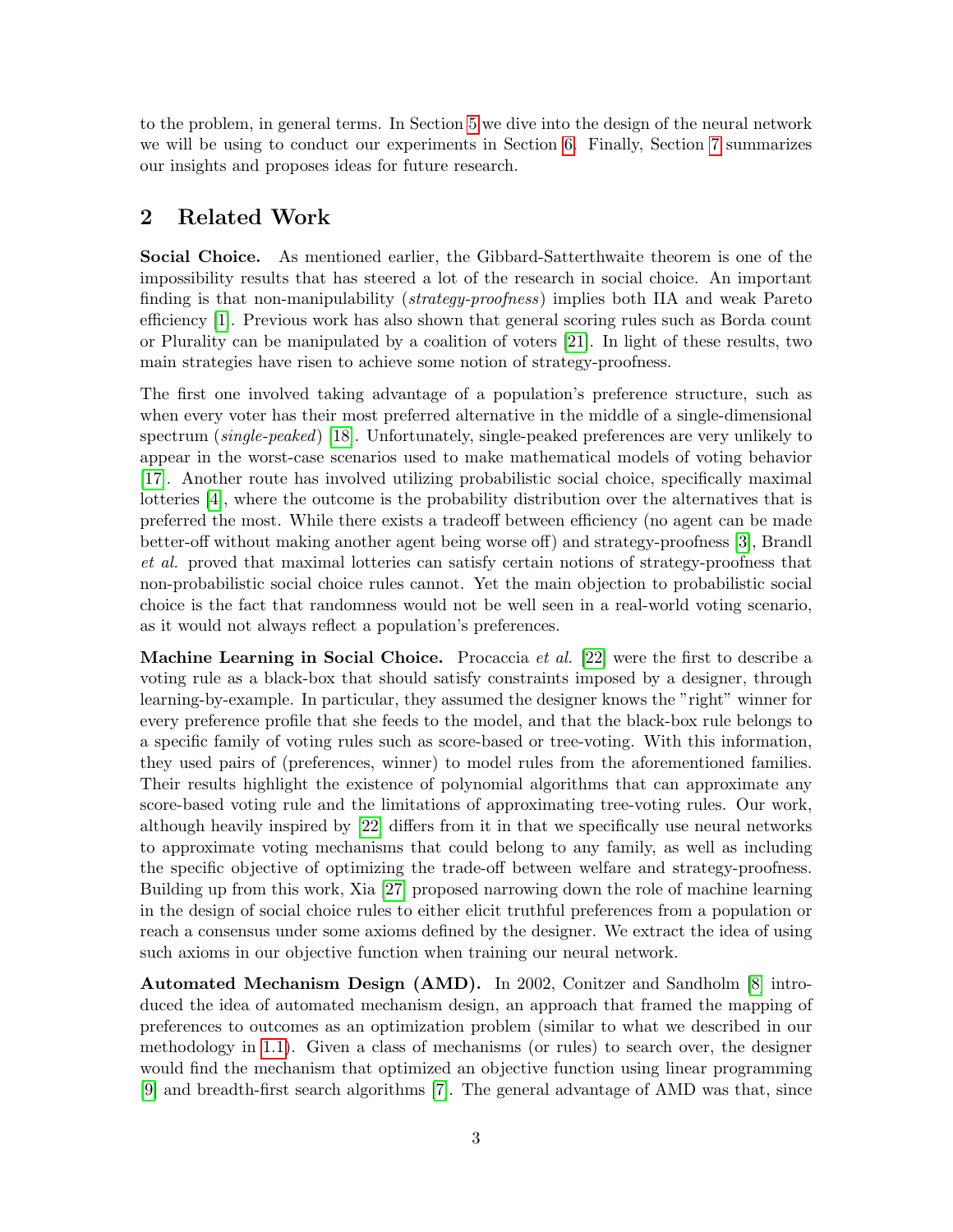the mechanism does not have to be general, it can circumvent impossibility results for particular settings.

Later on, convex optimization techniques from machine learning were introduced in by Dütting *et al.* [\[13\]](#page-16-7), where a model learns payment rules that minimize an objective for combinatorial auctions. This idea was expanded to tackle problems of ranging complexity from the single-facility location problem, one-to-one matchings between hospitals and doctors, and many-to-one matchings between students and schools [\[20\]](#page-17-6). In particular, taking advantage of the nature of single-peaked preferences, they used Support Vector Machines to search over all possible class of weighted-generalized median rules. The objective function to minimize in this case is the difference between the generated mechanism and a strategy-proof social choice mechanism, or a stable two-sided matching.

Deep Learning in AMD. The most recent papers on AMD have seen the usage of general function-approximator rules from deep learning. In particular, Dütting *et al.* [\[12\]](#page-16-8) leveraged neural networks to design low-regret mechanisms for the multi-item auction design problem. This work inspired Shen et al. [\[25\]](#page-17-7) to use deep neural networks for revenue maximizing multidimensional auctions, revealing novel mechanisms for settings that had been unsolved for years. Another line of research is *reinforcement mechanism design* where agents learn behavior models from existing data and use deep reinforcement learning to produce a mechanism according to the environment [\[6\]](#page-16-9). Shen *et al.* [\[26\]](#page-17-8) have managed to use these models to accomplish comparable results with the second price auction alternatives used in companies such as Baidu for sponsored-search auctions.

Following the first wave of neural network usage in mechanism design problems, Golowich et al. [\[15\]](#page-17-9), proposed an extension to the multi-facility location design problem, in which we have to decide where to physically allocate a number of facilities given people's preferences. Concretely, they made the assumption that the preferences were single-peaked, and then extended their model to minimize regret. An advantage from using neural networks in these papers was the freedom to use any type of objective function (i.e constraints) as long as they can be included in the learning process of the network (i.e the loss function is differentiable). Our setting (voting) is one that resembles the multi-facility location problem and we draw ideas from such work to design the framework in this paper, yet we relax the assumption that preferences have to be single-peaked.

## <span id="page-4-0"></span>3 Preliminaries

We will now proceed to define our problem formally.

### 3.1 Environment

In a voting scenario, we have the following:

- A finite set N of n voters.
- A finite set  $A$  of  $m$  alternatives or candidates.
- For each voter  $i \in N$ , there is a ballot (or preference ranking)  $b_i = \{c_1, c_2, ..., c_m\}$  that reflects the voter's preferences as a (descending) ranked ordering of the alternatives. We interpret  $x \succ_i y$  as candidate x is preferred against y by voter i.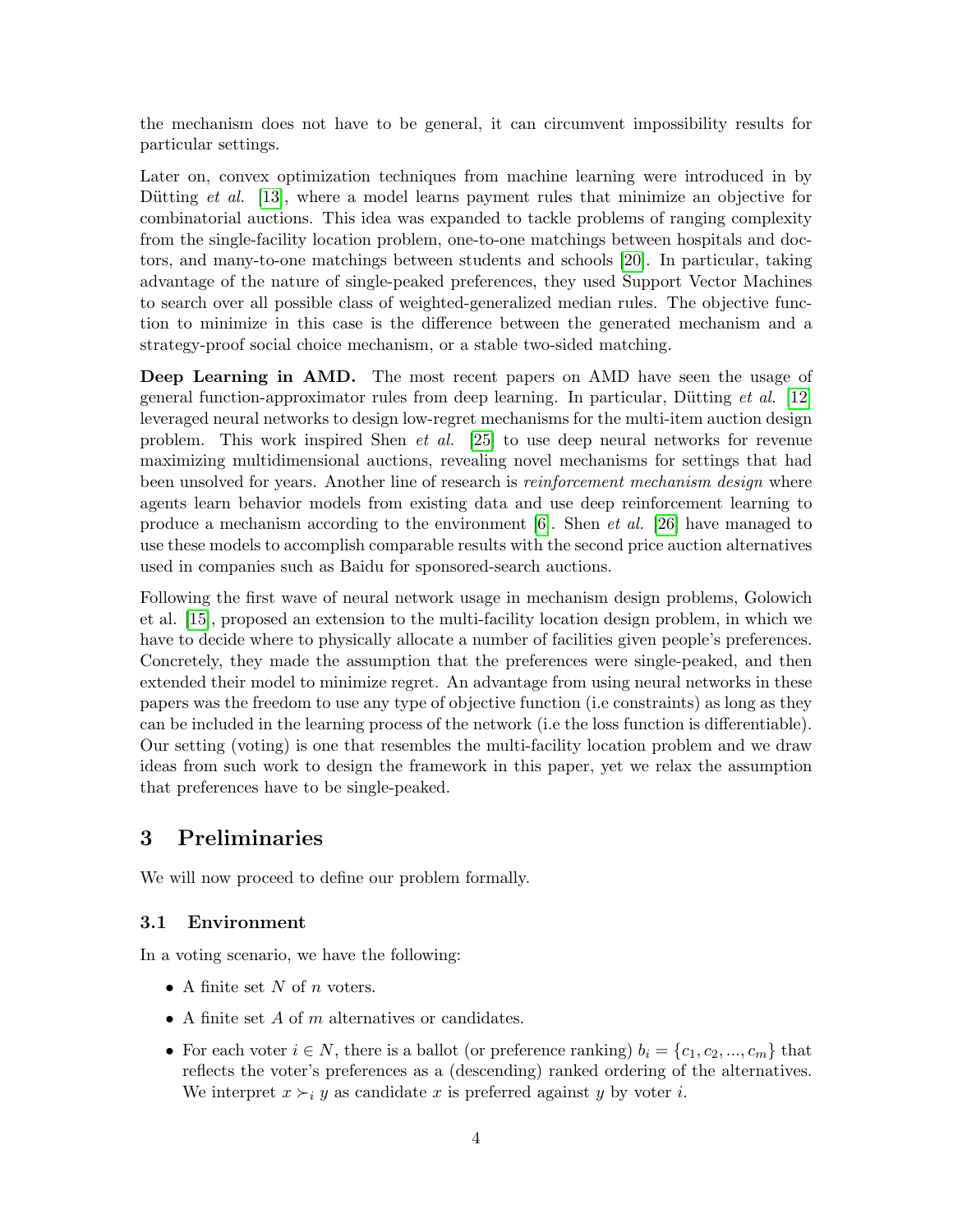• A preference profile  $P = \{b_1, \ldots, b_n\}$  is the set of all ballots for each voter  $i \in N$ .

We assume that the preferences of voters come from a particular known distribution D, and that we can draw a certain number of preference profiles from D. D can be either an existing synthetic preference/population distribution, or real-world data that contains a history of past preference profiles from people. The intuition behind this is that several examples of preferences coming from the same distribution should give the model an idea of how preference structure affects the outcome of the election.

There are multiple ways of representing preference profiles that can be used to design voting rules. Two representations will come in handy later.

• A voting situation is a representation of a preference profile  $P$  which contains the number of people that have a particular set of preferences b [\[23\]](#page-17-10). If we define P to be a profile of  $n = 9$  and  $m = 3$ , where 4 people have the ranking  $[a \succ b \succ c]$ , 3 people have  $[b \succ c \succ a]$  and 2 people have  $[a \succ c \succ b]$  then we can define Z as the tuple of  $Z = \{(4, [a \succ b \succ c]), (3, [b \succ c \succ a]), (2, [a \succ c \succ b])\}.$ 

$$
Z = \begin{array}{cc} & 4 & 3 & 2 \\ Rank_1 & a & b & a \\ Rank_2 & b & c & c \\ Rank_3 & c & a & b \end{array}
$$

• A voting rank matrix  $R$  is an alternative representation of a voting situation, where element  $R_{i,j}$  is the number of people that assigned rank i to candidate j. An important note is that this compression process leads to a loss of information that was initially given to us in the voting situation. For instance, we know that 6 people rank a as their first choice, but we don't know how they ranked b against c. If we transform our voting situation above to a voting rank matrix, we would get:

$$
R = \begin{array}{c c c c} & a & b & c \\ & R a n k_1 & 6 & 3 & 0 \\ & R a n k_2 & 0 & 4 & 5 \\ & R a n k_3 & 3 & 2 & 4 \end{array}
$$

### 3.2 Social Choice Functions

Let P represent the set of all possible profiles for set A given n voters and  $S(X)$  denote the set of all nonempty subsets of a set  $X$ . Then:

**Definition 3.1.** A *voting rule* is a social choice function  $SCF : \mathcal{P} \rightarrow S(A)$  that maps sets of preference rankings to a particular winner(s).

There are many types of voting rules and they can be classified in different families depending on their procedure to choose a winner. For instance, in *Borda Count*, each candidate gets assigned a score depending on their ranking in a ballot, where a candidate in position k gets  $m - k$  points (i.e  $m - 1$  for the candidate preferred the most, and 0 for the candidate preferred the least). We add these points for every candidate and for every ballot, which end up yielding the final score for each candidate across the preference profile - the winner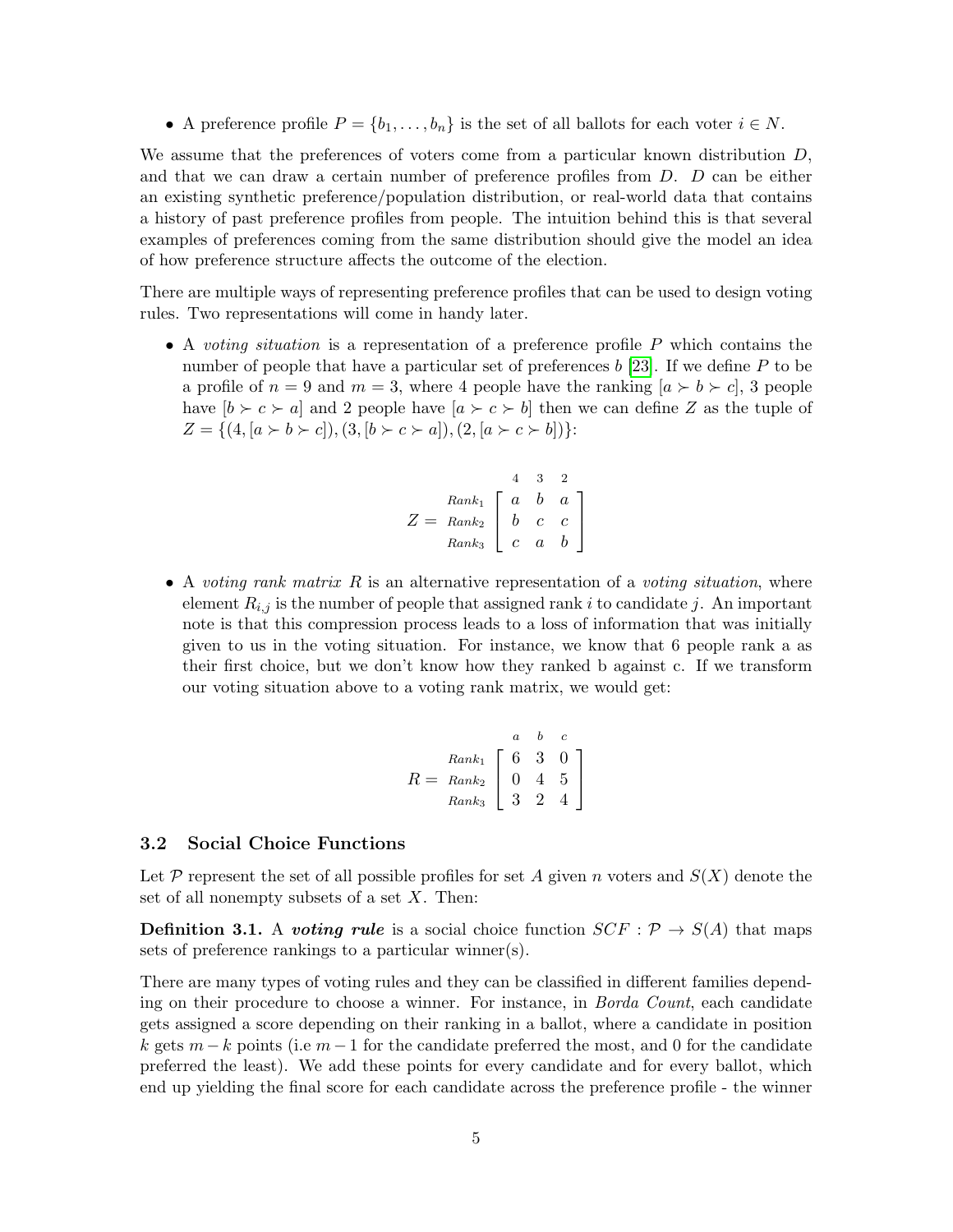being the candidate with the highest final score. This is an example of a *scoring* rule. On the other hand, an example of a *tree-voting* rule is Copeland, where pairwise comparisons are made between each candidate to choose the winner. We define  $\text{Net}_P (x \succ y)$  as the difference between the number of people that prefer candidate  $x$  over  $y$  and the number of people that prefer y over x in preference profile P. Copeland's method essentially chooses the candidate with the highest Net score. These 2 families are some of the most explored classes of voting methods in social choice, and Procaccia's [\[22\]](#page-17-5) results were tested on each of these families separately. In contrast, our model is not reduced to learning rules from solely these families, but it rather explores the space of all possible voting methods.

### 3.3 Constraints

In addition, the social planner will define a particular set of constraints  $C$ , which will both guide the learning process of our model and the evaluation metrics of the voting rule we produce. Intuitively, they should reflect the principles that a population holds with respect to making collective decision. For this to work, we have defined two possible types of constraints:

### 3.3.1 Welfare constraints

In a *welfare constraint*, the selection forces the winner to be a candidate that is good for a large portion of society. These candidates can generally be determined from the original preference profile, without using a voting rule. Generally this happens through counting votes and making comparisons between candidates, and the winner does not change under any rule.

Some examples of welfare constraints are:

- A Condorcet winner for a profile P is an alternative x that defeats every other alternative in the strict pairwise majority sense. A candidate  $x$  wins against  $y$  in the *strict pairwise majority* sense if  $\text{Net}_P(x \succ y) > 0$ . Note that a Condorcet winner may not always exist, especially in cases with more than 3 candidates. [\[5\]](#page-16-10). Then, Condorcet complicity enforces a rule to choose the Condorcet winner if there is one.
- A majority winner is a candidate m that is preferred by more than half the population. Then a **majority criteria** would enforce the rule to choose the majority winner if there is one.
- Under *plurality rule*, the candidate with the most votes wins. Then a **plurality** criteria can enforce a rule to choose the plurality rule winner if there is one.

### 3.3.2 Counterfactual constraints

These measure the strength and consistency of a voting rule in alternative scenarios. A social choice rule  $SCF$  is susceptible to *individual manipulation (IM)* if given a preference profile P and an alternative profile P' with only voter i's ballot being altered,  $SCF(P') > i$  $SCF(P)$ . In other words, there is an alternative ordering that voter i could report in order to change the election outcome in their favor.  $SCF$  is single voter strategy-proof if it is not susceptible to individual manipulation.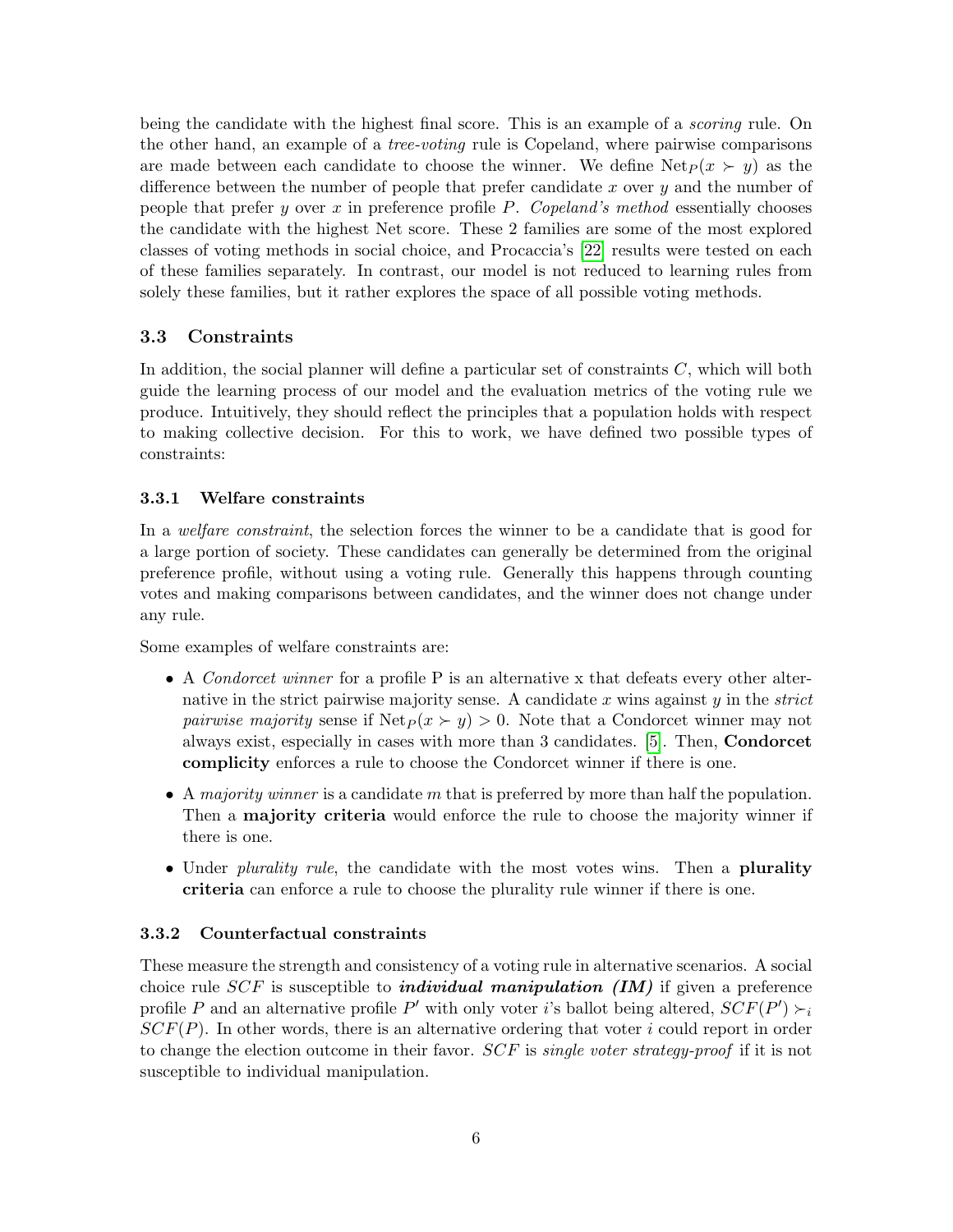### 3.4 Design Objectives

**General Goal:** Given a particular distribution  $D$  and a set of constraints  $C$ , we want to find a voting rule that satisfies the constraints in  $C$  with high probability over preference profile  $P \sim D$ .

**Specific Goal:** In this paper, let  $C = Condorcet$  complicity, majority criteria, single-voter strategy-proofness. Given a particular distribution  $D$ , we want to find a voting rule for a preference profile  $P \sim D$  that is better than existing voting rules in efficiently trading off susceptibility to individual manipulation, Condorcet consistency and the majority criteria.

# <span id="page-7-0"></span>4 Automated Mechanism Design Framework

## 4.1 Social Choice Rule Design as a Learning Problem

We will first give some intuition to think of social choice in machine learning terminology, then describe our formal approach to the problem. In machine learning, a traditional supervised learning task is to categorize an unlabeled item after learning a mapping from a data set of pre-labeled items. Concretely, a model learns a function  $h: X \to Y$  that maps inputs  $x \in X$  to labels  $y \in Y$ . This is called a *classification* task because the labels are categorical. When there are more than 2 possible categories, we end up with a multiclass classification problem.

We can frame the problem of finding a social choice rule  $f : \mathcal{P} \to S(A)$  that maps preference profiles to a winner as a multiclass classification problem, where we have a set of inputs  $X = \mathcal{P}$  and a set of possible labels  $Y = S(A)$ . The intuition behind the labels in our problem is that for every preference profile (our input) there exists a winner (a label) that represents the best candidate according to the constraints we have previously defined. But where is the learning, specifically? Well, let us assume that we can represent a voting rule as some parameterized black-box model. Then we want to learn which parameters allow our model to choose the right winner.

Something to highlight is that we do not want to set only one constraint like strategyproofness for our model, as the rule could learn to always pick the same candidate without taking in account the preferences of people. Conversely, a rule that only values social welfare runs into the same impossibility bariers as existing voting mechanisms.

## 4.2 Proposed Approach

- 1. **Input:** Either draw a set  $\Omega$  of preference profiles from distribution D, or read in a set of past preference profiles for a real-world population (e.g past ranked ballots from the last 10 years of elections in the UK).
- 2. Learning: The goal of the neural network is to find a parameterized social choice rule that minimizes a loss function designed by the social planner, composed of the constraints that they defined. The network will take preferences as input and output a score vector for each candidate, for us to choose the one with the highest score. We will optimize the parameters of the model using stochastic gradient descent, a standard method that . Since the constraint satisfaction rate function is not differentiable by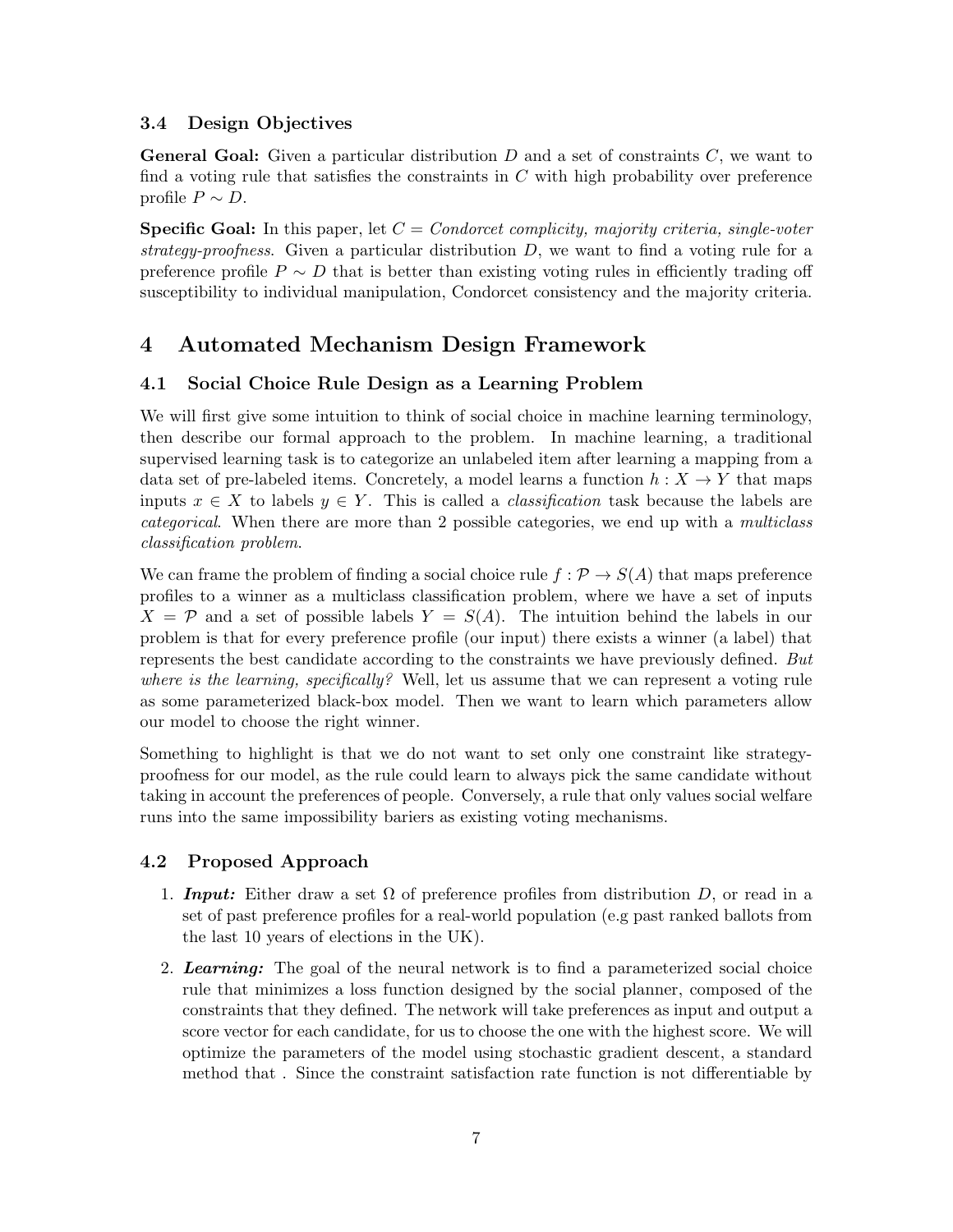itself because it is a step function, in the next section we will explain how to use the cross-entropy function to mitigate this issue.

- 3. **Evaluation:** For a large number of candidates and voters, it would be intractable to compute whether an  $SCF$  is *single voter strategy-proof.* We instead measure strategyproofness by sampling alternative profiles and calculating the consistency of a particular  $SFC$ .
	- Formally, the *individual manipulation rate* of a social choice function  $SCF$  is the ratio of alternative profiles for which SCF was not manipulable to the number of alternative profiles tested. Let w be the winner of a particular rule  $SCF$  for a preference profile P. Now, define a set  $\mathcal{P}'$  of alternative preference profiles  $\{P'_0, P'_1, ..., P'_k\}$  that contain a ballot b' where some candidate  $c_1$  gets randomly swapped with candidate  $c_2$  from rank  $r_1$  to rank  $r_2$ . Then, we sample alternative preference profiles from  $P$  and check whether the winner remains to be w or not. If it is some other  $w' \neq w \in A$ , then we can say that the rule is manipulable for that particular preference profile. The individual manipulation rate ends up being the number of alternative profiles for which a rule is susceptible to individual manipulation divided by the number of alternative profiles tested. It is important to note that we are not aiming for a rule to be entirely single voter strategy-proof, but rather that we will look for improving upon the IM rate of existing voting rules.
	- We extend the idea of  $IM$  rate to any constraint  $C_i$ . In particular, we define the constraint satisfaction rate as the number of times a social choice function satisfied a particular constraint divided by the number of profiles it was evaluated in. For instance, if a voting rule picked the Condorcet winner for 2 out of 3 scenarios, the Condorcet satisfaction rate would be 0.66. We will evaluate voting rules in two ways: the loss function of the network, and the constraint satisfaction rate.

# <span id="page-8-0"></span>5 AVNet

We use neural networks to take advantage of their flexibility in approximating non-linear functions, with the idea that we can find a rule from any parameterized family of voting methods, and tweak such parameters to optimize over our loss function that represents how well the resulting voting rule satisfies our constraints. As universal approximators, neural networks *learn* relationships between their input and the output, and we can use this property to specialize voting rules according to particular distributions, which could perform better than other generalized rules.

### 5.1 Network Design

Recall that  $\mathcal P$  is the set of all preference profiles that we will give as input to the network after applying transformation  $T(P)$  to all  $P \in \mathcal{P}$ . We need to format our input as a feature vector for the network to read. For example, we can construct a voting rank matrix  $R$  from a particular preference profile  $P$ , and flatten it to get a single column vector. In this case,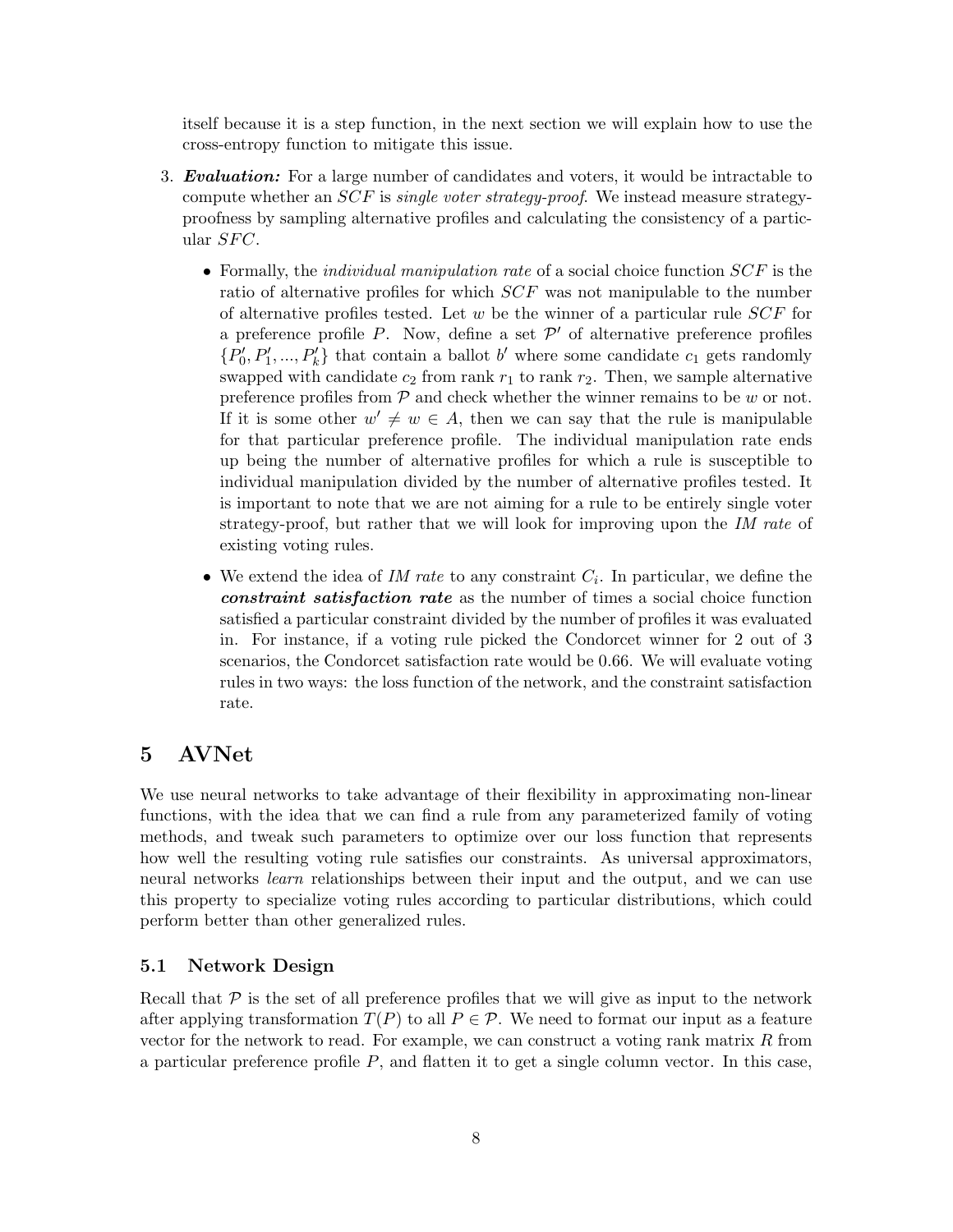the data transformation is simple - flatten a matrix - and can be encoded in a function  $T(P) = \text{Flatten}(P).$ 

We need a hypothesis function  $f : \mathcal{P} \to S(A)$  that will serve as the function template for the voting rule. In neural networks, the hypothesis function is composed from the activation functions that we are using in the layers. These are the transformations that will be applied at every layer of the network as the input moves forward. As opposed to the network architectures in the auction [\[12\]](#page-16-8) and multi-facility location problems [\[15\]](#page-17-9), the activation function and structure of the layers is not inherently related to our social choice problem. Instead, we try starting from the simplest architecture possible with the most used and recommended settings and build it up from there until we achieve good results.



Figure 1: Proposed Architecture #5

We will use 2 hidden layers that could have either the ReLU or the LeakyReLU activation functions, followed by a final layer with a softmax activation. The softmax layer allows us to output "scores" to every candidate from  $0 - 1$ , which we purely do for differentiability purposes. To avoid overfitting, we added a dropout layer after each hidden layer.

*ReLU* : 
$$
g(w, x, b) = max(0, wx + b)
$$
 (Most recommended activation function)  
\n*Leaky ReLU* :  $h(z, \alpha) = max(\alpha z, z)$  (To avoid the dying ReLU problem)  
\n*Softmax* :  $s(y_i) = \frac{e^{y_i}}{\sum_j e^{y_j}}$  (For calculating the candidate scores)

We have attempted 14 different simple network architectures for this problem, and we will show the ones that were the most successful. These are the forms of the 4 most successful  $(\#1, \#5, \#9 \text{ and } \#10)$  architectures (shown in the Experimental Results section).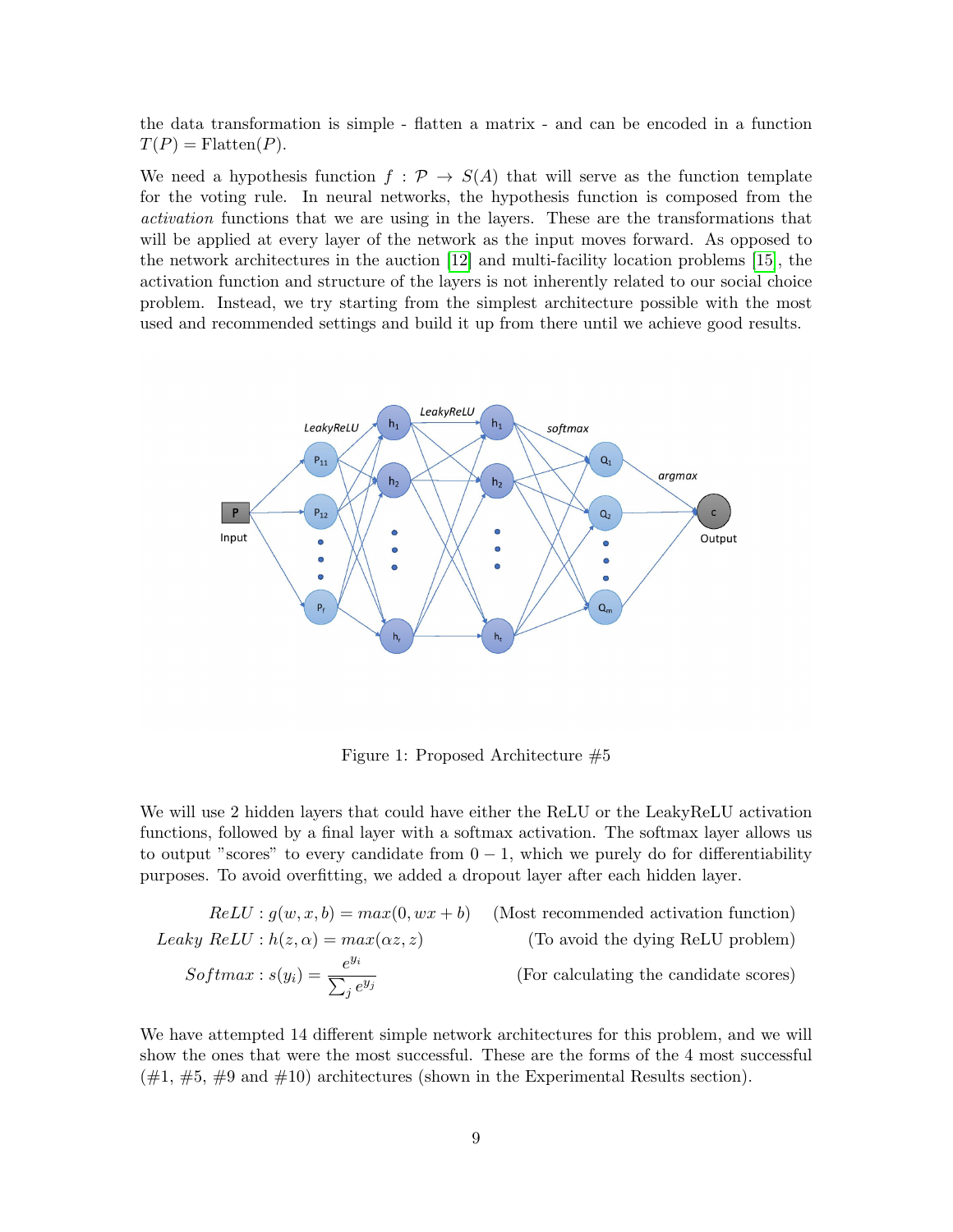- Architecture form #1: Input, ReLU, ReLU, softmax
- Architecture form  $#2$ : Input, LeakyReLU, LeakyReLU, softmax

The number of neurons in the input layer corresponds to the number of features (the size of the flattened voting rank matrix),  $r = m \cdot (\# \text{ of features})$  for the first hidden layer,  $t = m \cdot n$ for the second hidden layer, and  $m$  for the final layer. Note that while we are using the number of voters to define the number of neurons in one of the hidden layers, this is not necessary (nor recommendable) for cases where the ratio of voters to candidates is very large, as it can cause bottlenecks in the learning process. Instead, we can use  $r$  number of neurons for both hidden layers, shown in architecture #5 shown in figure 1.

### 5.2 Loss Function

The loss function for our neural network will be composed of two components, corresponding to the two types of constraints that we have defined above. We will use cross-entropy, a common loss function used in supervised learning to mitigate the non-differentiability of the constraint-satisfaction rate. Given a target distribution  $P$  and an approximation of such target distribution Q, cross-entropy measures the average number of bits that it takes to represent an event from  $Q$  instead of  $P$  [\[19\]](#page-17-11). Translated to our problem, we want to measure how likely our voting rule is to output the right winner.

#### Welfare loss

Let  $c^*$  be the candidate that would be chosen according to a constraint  $C_i$ , and let  $c_i$  be the candidate chosen by our network. Then let  $p^*(c_i)$  be the probability that candidate  $c_i = c^*$ and  $p(c_i)$  be the probability that candidate  $c_i$  will be chosen as the winner by our network. Then the welfare loss  $L_o$  would be:

$$
L_w(P) = \lambda_w \left[ -\sum_{c_i \in A} p^*(c_i) \cdot \log(p(c_i)) \right]
$$

Where  $\lambda_w$  is a multiplier that denotes how important this constraint is to our rule.

#### Counterfactual loss

Let  $\mathcal{P} = \{P\} \cup \mathcal{P}'$  be the set of all preference profiles, where P is the original preference profile we give as input to the network, and  $\mathcal{P}' = \mathcal{P} \setminus \{P\}$  be the set of alternative preference profiles with length delimited by the user. If  $p'(c_i)$  is the probability that our network will choose candidate  $c_i$  as the winner given alternative profile  $P'$ , then the *Counterfactual loss*  $L_s$  would be:

$$
L_s(\mathcal{P}) = \lambda_s \frac{1}{|\mathcal{P}'|} \sum_{P' \in \mathcal{P}'} \left[ - \sum_{c_i \in A} p(c_i) \cdot \log(p'(c_i)) \right]
$$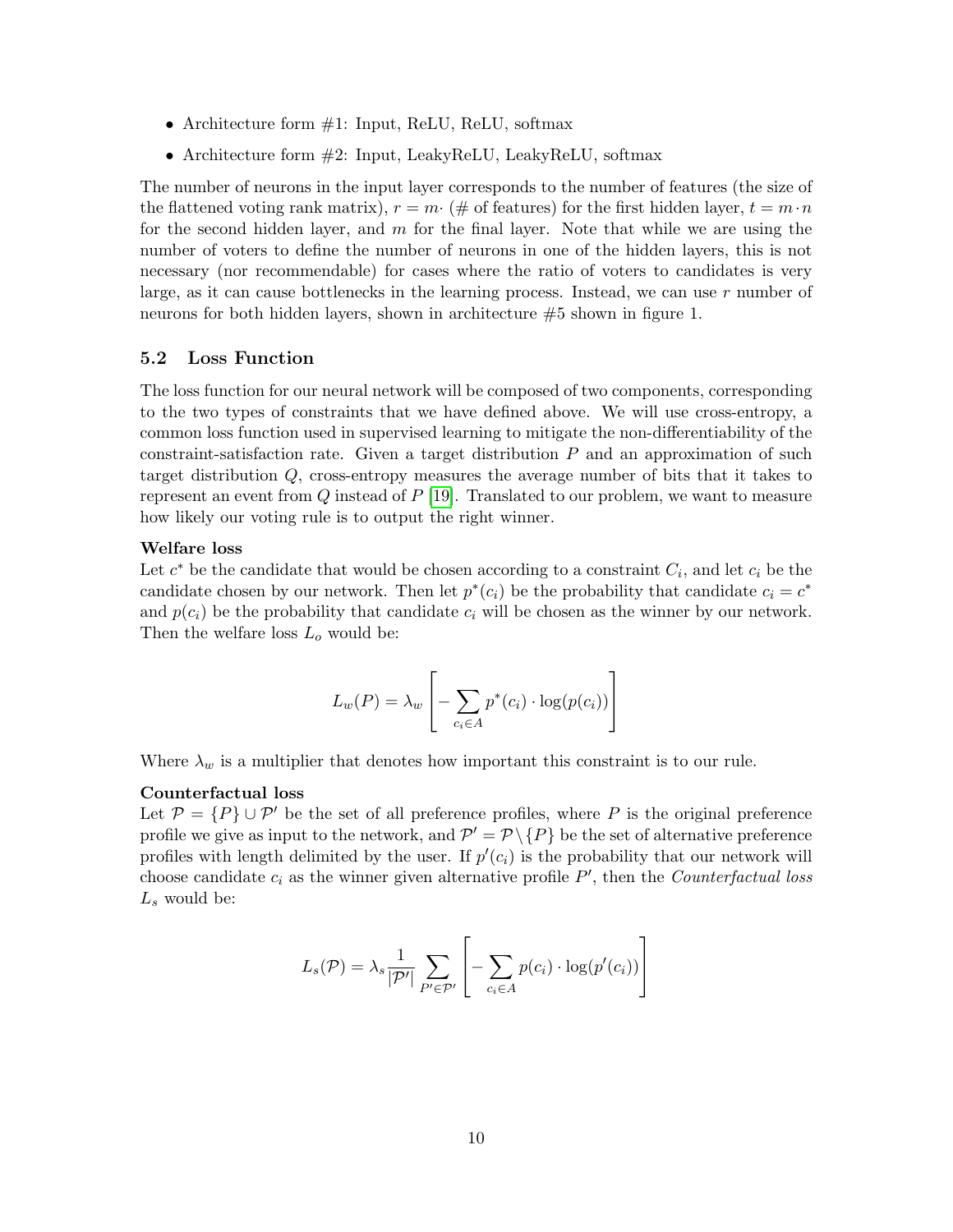### Total loss

$$
\mathcal{L}(\mathcal{P}) = \sum_{C_i \in C} L_{C_i}(P) = L_w(P) + L_s(P)
$$
  

$$
\mathcal{L}(\mathcal{P}) = \lambda_w \left[ -\sum_{c_i \in A} p^*(c_i) \cdot \log(p(c_i)) \right] + \lambda_s \frac{1}{|\mathcal{P}'|} \sum_{P' \in \mathcal{P}'} \left[ -\sum_{c_i \in A} p(c_i) \cdot \log(p'(c_i)) \right]
$$

If we were to define any other constraint, we can add it up to  $\mathcal L$  as long as it is differentiable. In addition, we can adjust the parameters  $\lambda_i$  according to the level of importance that we want to assign to our constraints relative to each other. For example, if Condorcet complicity is twice as important as non-manipulability, we would reflect it in  $\lambda_{Condorcet}$  and  $\lambda_{IM}$ .

# <span id="page-11-0"></span>6 Experimental Results

### 6.1 Design

The goal of this experiment is to compare the performance of AVNet with other voting rules in different distributions. We made use of the SVVAMP [\[10\]](#page-16-11) and WHALRUS [\[11\]](#page-16-12) Python packages, which offer ways of generating preferences according to a wide array of distributions, and implementations of existing voting rules that serve as baselines to compare. For our set of experiments, we took all the available general rank-based rules as baselines. Before running our experiments, we first generated preference profiles from all the available distributions in the SVVAMP package and used them to calculate the baselines' IM rate. Then, we chose the 3 distributions with the highest IM rate and trained the AVNet on each of the distributions, comparing its performance to the baselines on individual distributions on average.

It is worth stressing that even though we tested the effectiveness of this method in different synthetic distributions, the same procedure could be applied to real-world distributions of preferences (i.e a history of past preferences of voters). Since we decided to test for instances of individual manipulation, we realized that there should not be a large difference between the number of candidates and the number of voters, as the larger the voter-to-candidate ratio, the harder it is for individual voters to make an impact in the election outcome by changing their ballots.

### 6.2 Setup

We generated 100 preference profiles, 80 for training and 20 for testing. These came from the Cubic, Spheroid and Ladder distributions, as they had the highest IM rate with 0.3, 0.34 and 0.35 respectively. We experimented with preference profiles with 3 candidates and 20 voters, 5 candidates and 40 voters, and 5 candidates and 80 voters. For the learning process, we use the Adam [\[16\]](#page-17-12) optimizer, the most recommended optimization algorithm because it performs better than stochastic gradient descent, and reaches convergence faster. We set the learning rate to 0.01, and ran the training of the network for 200 epochs. For the loss function, we included 3 constraints: Condorcet complicity, majority criteria, and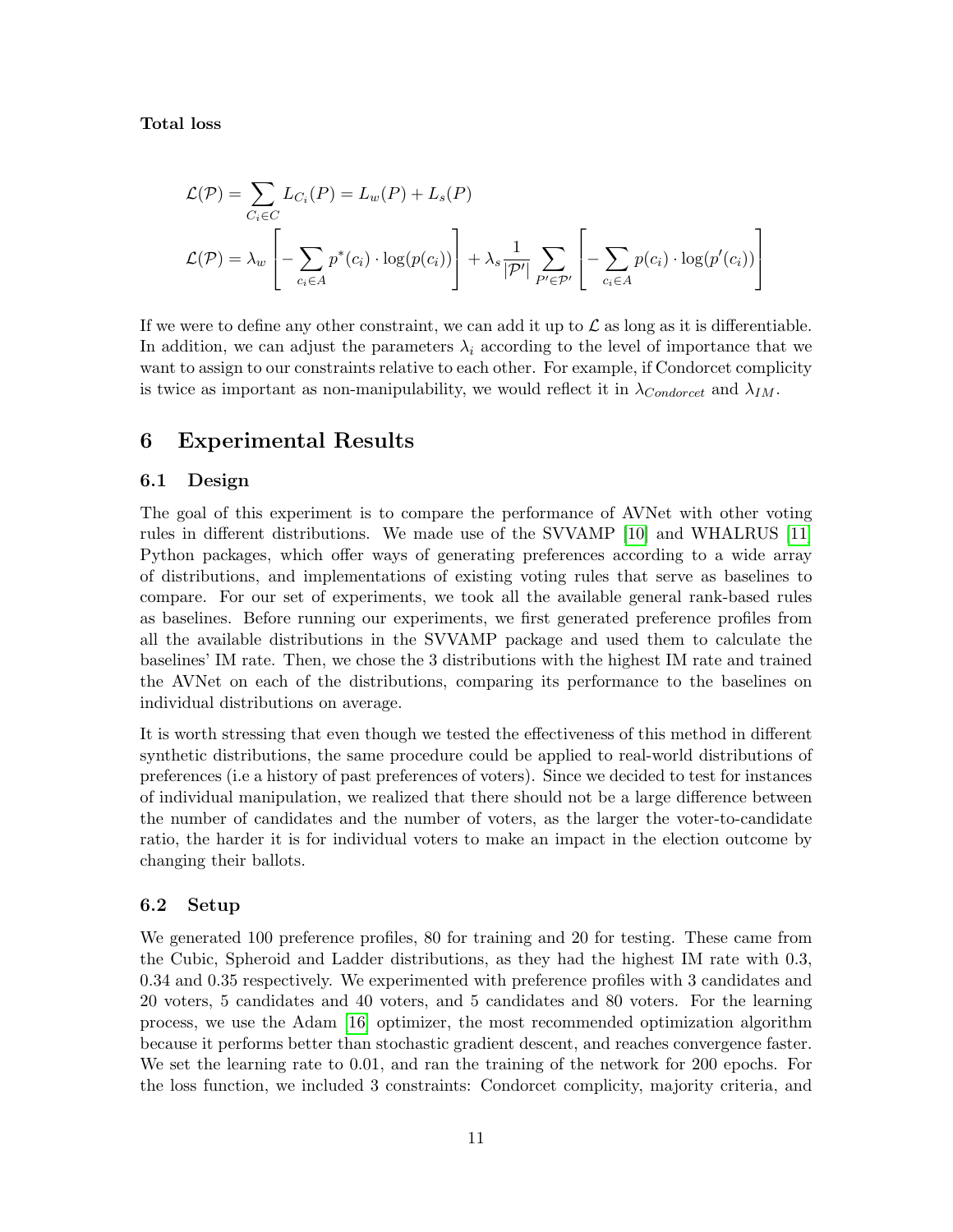resistance to individual manipulation, all valued the same  $(\lambda_{C_i} = 1)$ . We will observe both the IM rate and loss function form of the IM rate (the IM score) in the baselines and AVNet, while looking at the Condorcet and majority satisfaction rates to analyze the nature of the trade-off.

### 6.3 Results

### 6.3.1 Summary

During training, the network was able to balance welfare and manipulation constraints, many times achieving high scores in the Condorcet and Majority satisfaction rates, as well as achieving high IM rates. At the same time, when picking a Condorcet or majority candidate was not possible, the network focused on maximizing the IM rate. The existence of a majority/Condorcet winner in the training set heavily affected the performance of the network in the testing set. In the cubic distribution setting with 3 candidates and 20 voters, more than 50% of the profiles contained a Condorcet winner and 20% contained a majority winner. This was not the case for the setting with 5 candidates and 40-80 voters, where there was hardly a majority winner (if at all) and less than half of the profiles contained a Condorcet winner.

The rules produced by AVNet outperformed most of the baselines in almost all the distributions, finishing either first, second or third in terms of welfare and manipulation scores. However, it must be noted that the difference in performance was not large. For instance, in the setting with 3 candidates the outputs from our AVNet rules were able to be consistent in 1-4 more alternative profiles than the outputs from the baseline rules. In the settings with 5 candidates, that number ranged between 10-30 alternative profiles. As expected, AVNet achieved its highest performance during training, above any of the baselines, indicating that it was either able to learn how to navigate the trade-off between welfare and non-manipulability, or memorize the settings and their expected output. It could be concluded that had the network been exposed to more data, the gap in performance between training and testing would have been smaller. Finally, two general patterns that we will see are that different voting rules from the baseline list perform well in different distributions, and that even though AVNet had the lowest IM score in comparison to the baselines, it did not always outperform all of them in the IM rate.

While the architectures that performed best in each setting are different, we denote  $AVNet^*$ to represent a rule created by our neural network independent of architecture. In addition, all the tables presented below belong to the results of the methods in the testing set.

#### 6.3.2 3 candidates

As we can see in tables (a) and (b), the Borda rule had a very high score in comparison to other voting rules in both the cubic and ladder distributions, but in (a) the AVNet rule ended up achieving better IM rates. In the spheroid setting from table (c), we can see that even though the AVNet rule has the lowest IM loss, the Bucklin rule ends up having a higher IM rate. For all 3 distributions, AVNet was able to attain high welfare scores, often differing from the other baselines in 1-2 preference profiles. In particular, when AVNet comes in second in (b) and (c) in terms of IM rate, it achieves better welfare scores than the next best rule in (b) and Bucklin in (c). Overall, these settings show that, despite the small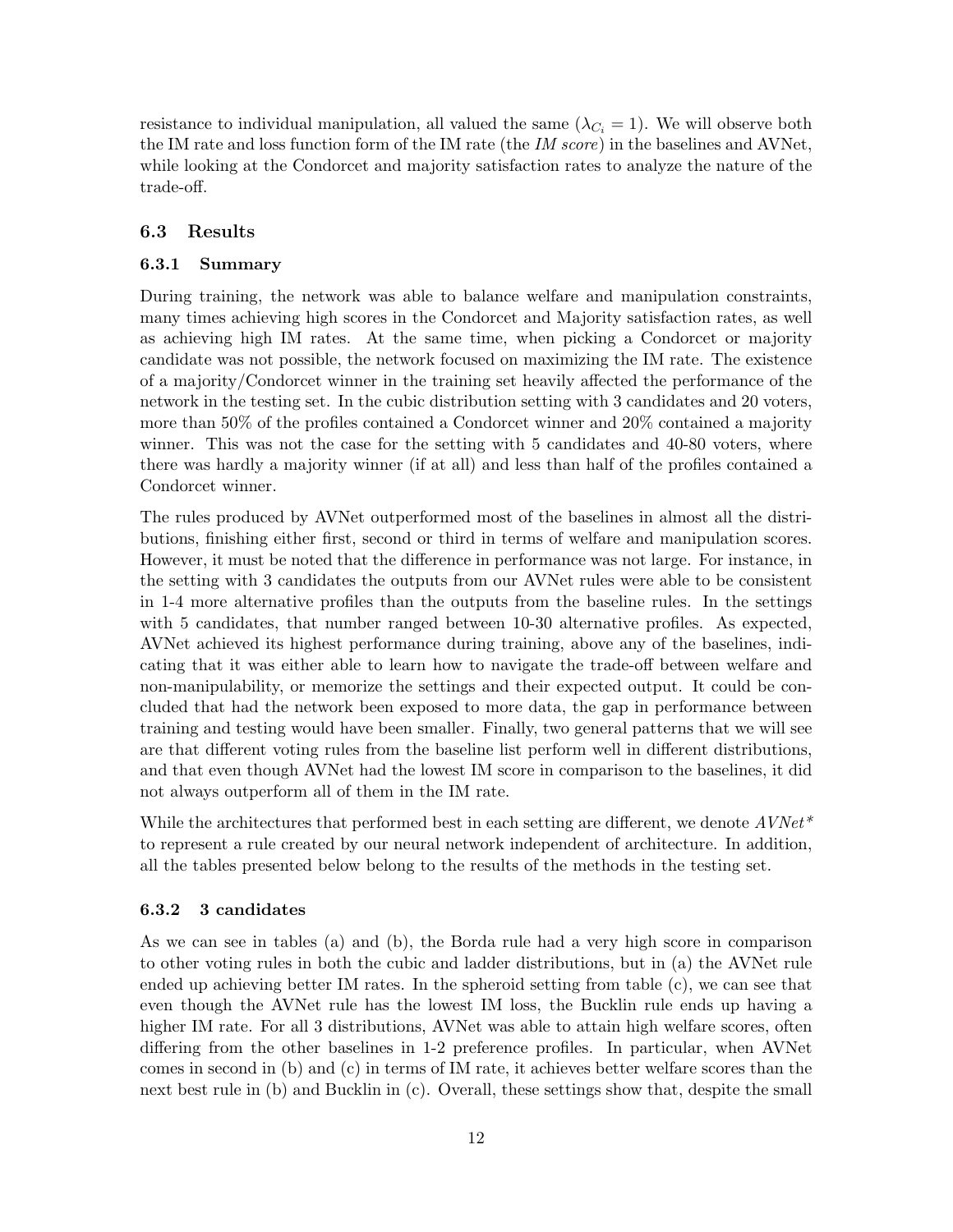| network to recognize such winners and palance them with attaining non-manipulability. |                                                                                |     |      |       |       |
|---------------------------------------------------------------------------------------|--------------------------------------------------------------------------------|-----|------|-------|-------|
| Voting Rule                                                                           | Condorcet rate   Majority rate   Plurality rate   Mean IM rate   Mean IM score |     |      |       |       |
| RuleBorda                                                                             | 1.0                                                                            | 1.0 | 0.5  | 0.91  | 1.41  |
| RuleMaximin                                                                           | $1.0\,$                                                                        | 1.0 | 0.45 | 0.872 | 2.082 |

 $RuleCopeland$  1.0 1.0 0.45 0.91 1.41 RuleCondorcet 1.0 1.0 0.5 0.808 3.089  $RulePlurality$   $\begin{array}{|l} 0.875 \end{array}$  1.0  $\begin{array}{|l} 0.45 \end{array}$  0.91  $\begin{array}{|l} 3.022 \end{array}$ RuleSchulze 1.0 1.0 0.45 0.885 1.881 RuleBucklinInstant 1.0 1.0 0.45 0.885 1.881

amount of data, enough samples of Condorcet and majority winners in the input taught the network to recognize such winners and balance them with attaining non-manipulability.

 $RuleVeto$  1.0 1.0 0.45 0.885 1.813 AVNet\* 0.9375 1.0 0.556 0.936 0.592

(a) Cubic, 3 candidates, 20 voters, architecture  $#5$ 

| <b>Voting Rule</b>  | Condorcet rate | Majority rate | Plurality rate | Mean IM rate | Mean IM score |
|---------------------|----------------|---------------|----------------|--------------|---------------|
| RuleBorda           | 1.0            | 1.0           | 0.65           | 0.848        | 2.418         |
| RuleMaximin         | 1.0            | 1.0           | 0.65           | 0.709        | 4.701         |
| RuleCopeland        | 1.0            | 1.0           | 0.55           | 0.759        | 3.895         |
| RuleCondorcet       | 1.0            | 1.0           | 0.55           | 0.696        | 4.903         |
| RulePlurality       | 0.929          | 0.75          | 0.6            | 0.808        | 4.768         |
| RuleSchulze         | $1.0\,$        | 1.0           | 0.65           | 0.759        | 3.828         |
| Rule BucklinInstant | 0.714          | 0.75          | 0.5            | 0.812        | 7.052         |
| Rule Veto           | 0.786          | 0.75          | 0.55           | 0.75         | 7.253         |
| $AVNet*$            | 0.928          | 1.0           | 0.625          | 0.823        | 0.535         |

(b) Ladder, 3 candidates, 20 voters, architecture  $\#9$ 

| <b>Voting Rule</b>  | Condorcet rate | Majority rate | Plurality rate | Mean IM rate | Mean IM score |
|---------------------|----------------|---------------|----------------|--------------|---------------|
| RuleBorda           | $1.0\,$        | 0.75          | 0.5            | 0.848        | 4.097         |
| RuleMaximin         | 1.0            | 0.75          | 0.5            | 0.873        | 3.627         |
| RuleCopeland        | 1.0            | 0.875         | 0.55           | 0.823        | 3.694         |
| RuleCondorcet       | $1.0\,$        | 0.75          | 0.45           | 0.835        | 4.298         |
| RulePlurality       | 0.786          | 0.625         | 0.6            | 0.812        | 7.858         |
| RuleSchulze         | $1.0\,$        | 0.625         | 0.5            | 0.861        | 4.701         |
| Rule BucklinInstant | 0.929          | 0.625         | 0.4            | 0.937        | 4.231         |
| Rule Veto           | 0.929          | 0.625         | 0.4            | 0.911        | 4.634         |
| $AVNet*$            | $1.0\,$        | 0.875         | 0.417          | 0.911        | 0.270         |

(c) Spheroid, 3 candidates, 20 voters, architecture  $#1$ 

### 6.3.3 5 candidates

Notice that in these settings, AVNet achieves the highest IM performance in all scenarios, with a difference in IM rate larger than the one found in the 3-candidate settings, yet there were no majority candidates in the preference structure. We could interpret this as the network becoming good at being less manipulable than the other rules, yet not having a good sense of welfare because of the lack of examples. In most scenarios, the network picked the plurality winner about 20% of the times, and the Condorcet winner 40% of the times (on average). These results yield questions on how to improve the performance on the welfare constraints, and a possible solution would be to have a larger training set, or increase the welfare lambda parameter in the loss function.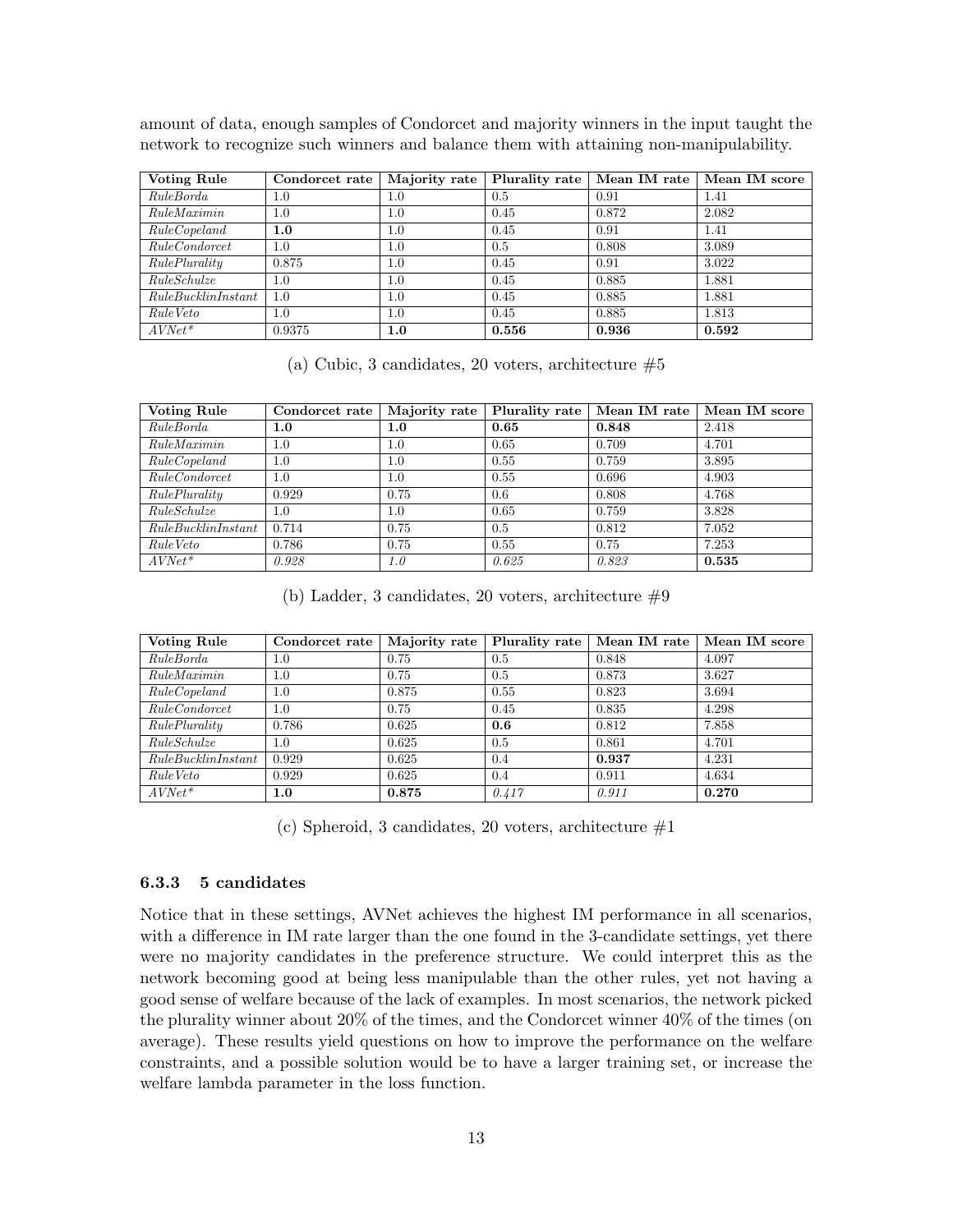| <b>Voting Rule</b>  | Condorcet rate | Plurality rate | Mean IM rate | Mean IM score |
|---------------------|----------------|----------------|--------------|---------------|
| RuleBorda           | 0.889          | 0.2            | 0.895        | 2.491         |
| RuleMaximin         | 1.0            | 0.4            | 0.882        | 1.923         |
| RuleCopeland        | 1.0            | 0.3            | 0.794        | 3.339         |
| RuleCondorcet       | 1.0            | 0.15           | 0.496        | 8.194         |
| RulePlurality       | 0.667          | 0.25           | 0.874        | 4.475         |
| RuleSchulze         | 1.0            | 0.4            | 0.861        | 2.259         |
| Rule BucklinInstant | 1.0            | 0.35           | 0.941        | 0.946         |
| Rule Veto           | 0.333          | 0.25           | 0.738        | 9.085         |
| $AVNet*$            | 0.333          | 0.45           | 0.992        | 0.172         |

(a) Cubic, 5 candidates, 40 voters, architecture  $#5$ 

| <b>Voting Rule</b>  | Condorcet rate | Plurality rate | Mean IM rate | Mean IM score |
|---------------------|----------------|----------------|--------------|---------------|
| RuleBorda           | 0.818          | 0.25           | 0.924        | 2.894         |
| RuleMaximin         | 1.0            | 0.25           | 0.895        | 1.71          |
| RuleCopeland        | 1.0            | 0.3            | 0.895        | 1.685         |
| RuleCondorrect      | 1.0            | 0.25           | 0.634        | 5.892         |
| RulePlurality       | 0.727          | 0.3            | 0.898        | 4.066         |
| RuleSchulze         | 1.0            | 0.2            | 0.869        | 2.106         |
| Rule BucklinInstant | 0.818          | 0.25           | 0.882        | 3.535         |
| Rule Veto           | 0.364          | 0.3            | 0.852        | 8.022         |
| $AVNet^*$           | 0.454          | 0.2            | 1.0          | 0.186         |

(b) Ladder, 5 candidates, 80 voters, architecture  $\#10$ 

| <b>Voting Rule</b>  | Condorcet rate | Plurality rate | Mean IM rate | Mean IM score |
|---------------------|----------------|----------------|--------------|---------------|
| RuleBorda           | 0.7            | 0.35           | 0.903        | 3.968         |
| RuleMaximin         | 1.0            | 0.35           | 0.898        | 1.642         |
| RuleCopeland        | 1.0            | 0.35           | 0.852        | 2.406         |
| RuleCondorcet       | 1.0            | 0.2            | 0.578        | 6.801         |
| RulePlurality       | 0.3            | 0.35           | 0.911        | 7.076         |
| RuleSchulze         | 1.0            | 0.35           | 0.89         | 1.813         |
| Rule BucklinInstant | 0.7            | 0.3            | 0.886        | 4.231         |
| Rule Veto           | 0.3            | 0.25           | 0.94         | 6.594         |
| $AVNet*$            | 0.4            | 0.2            | 0.962        | 0.216         |

(c) Spheroid, 5 candidates, 80 voters, architecture  $#1$ 

# <span id="page-14-0"></span>7 Conclusion and Future Directions

In this paper we have presented a framework that produces voting rules given a preference distribution and a set of constraints. With enough data, our neural network can learn to effectively trade-off between welfare and non-manipulability constraints. The flexibility of our model incentivizes the exploration of unseen voting mechanisms and their exploitation in specific settings. The applications for this model range from multi-agent artificial intelligence systems to real elections, where we can now take advantage of the large space of possible rules and decide which one works better for our use case. In particular, our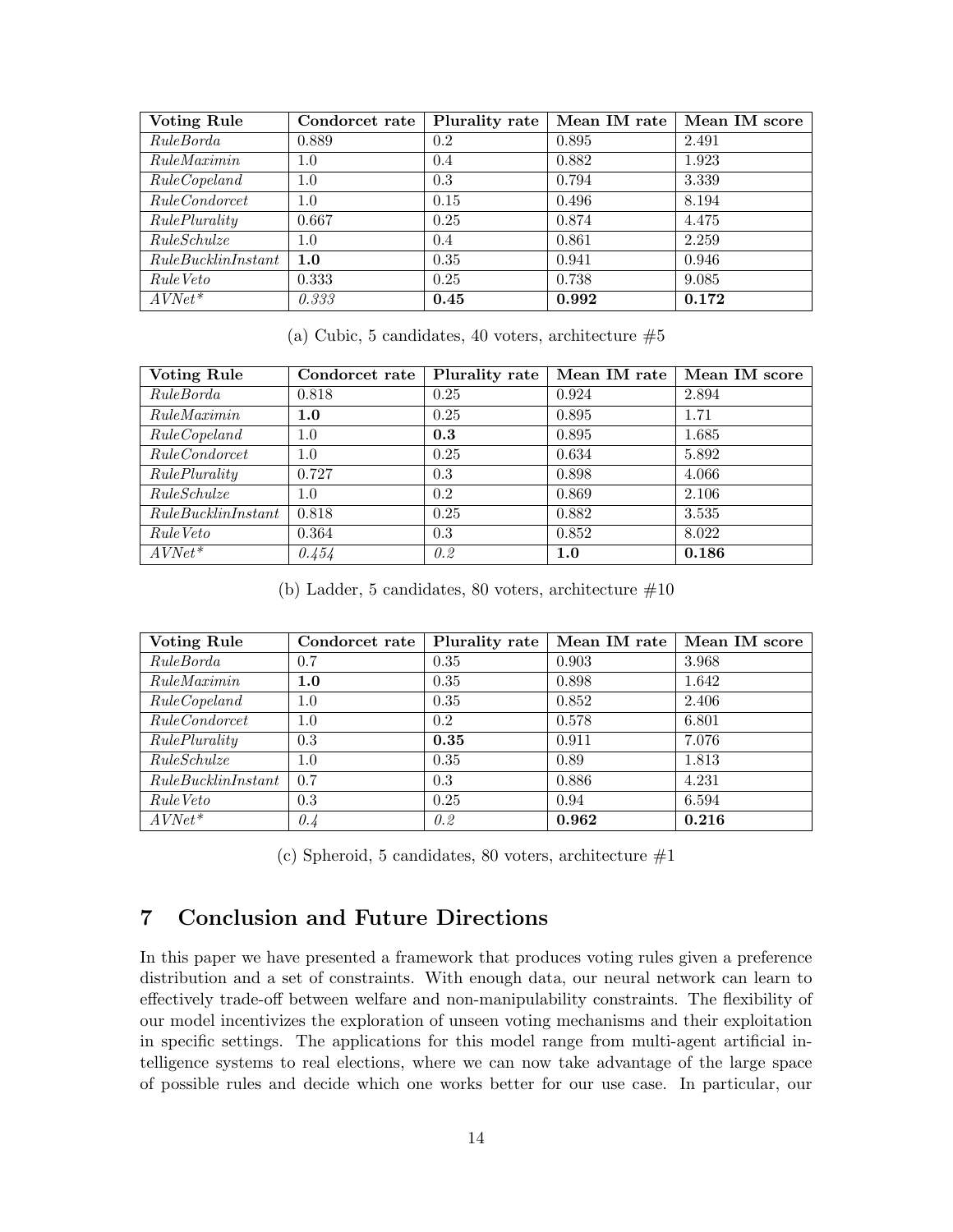framework seems to perform well when we know the distribution of the preferences because we can sample as much data as necessary to improve the learning of the model. Nevertheless, AVNet could also be used in scenarios with little data as long as there is not a large voters-to-candidates ratio. Although a natural objection would be that neural networks are black-boxes and that they would not be the most democratic method to use, we can argue that the principles under which the black-box was trained were the ones that were supposed to be the most valued by a designer (and hopefully, society).

Even though we were not able to outperform all of the voting rules in our baseline list, we have seen that different rules perform better in different scenarios. Ultimately, this contributes to the idea that preference distributions should considered when deciding which rule to use. Our results highlight the importance of evaluating the practicality of impossibility theorems and not be limited by worst-case results. Once we relax the constraint of a social planner looking for a universal voting rule, we get to dive into the nuances of what they value and how to deal with variation in preferences from different distributions.

While this was a simple proof of concept, it shed light on many possible future avenues. On the social choice side, we could try to design and compare the network with other classes of voting rules, like the ones that include rounds (e.g Instant Runoff-Voting) or other types of ballots. At the same time, we can experiment with more constraints like Pareto efficiency or IIA, as well as generating more alternative preference profiles to measure different types of manipulation in voting, like coalition manipulation or bribe models. On the machine learning side, we can always add complexity to the neural network, try different values of lambda in the loss function, or simply generate more data to learn from. A key addition to the AMD Framework for this setting could be cross-validation and hyper-parameter tuning for model selection, which automates the process of testing possible architectures for AVNet, and more efficiently searches the space of possible hyper-parameters.

#### Acknowledgements

This work would have not come to fruition without the unlimited guidance, patience and support of my dear advisor Sam Taggart and professor Adam Eck, who constantly motivated me to explore new frontiers and taught me the beauty of theoretical and applied computer science.

I am extremely thankful for the relentless encouragement and inspiration from Charles Cui, Jane Hsieh, Sam Barr (title credits), Tumas Račkaitis, Marcelo Sandoval-Castañeda, Floor Fiers, and my mother. Finally, I want to express my appreciation to the entire Computer Science Department for its never-ending collaborative culture.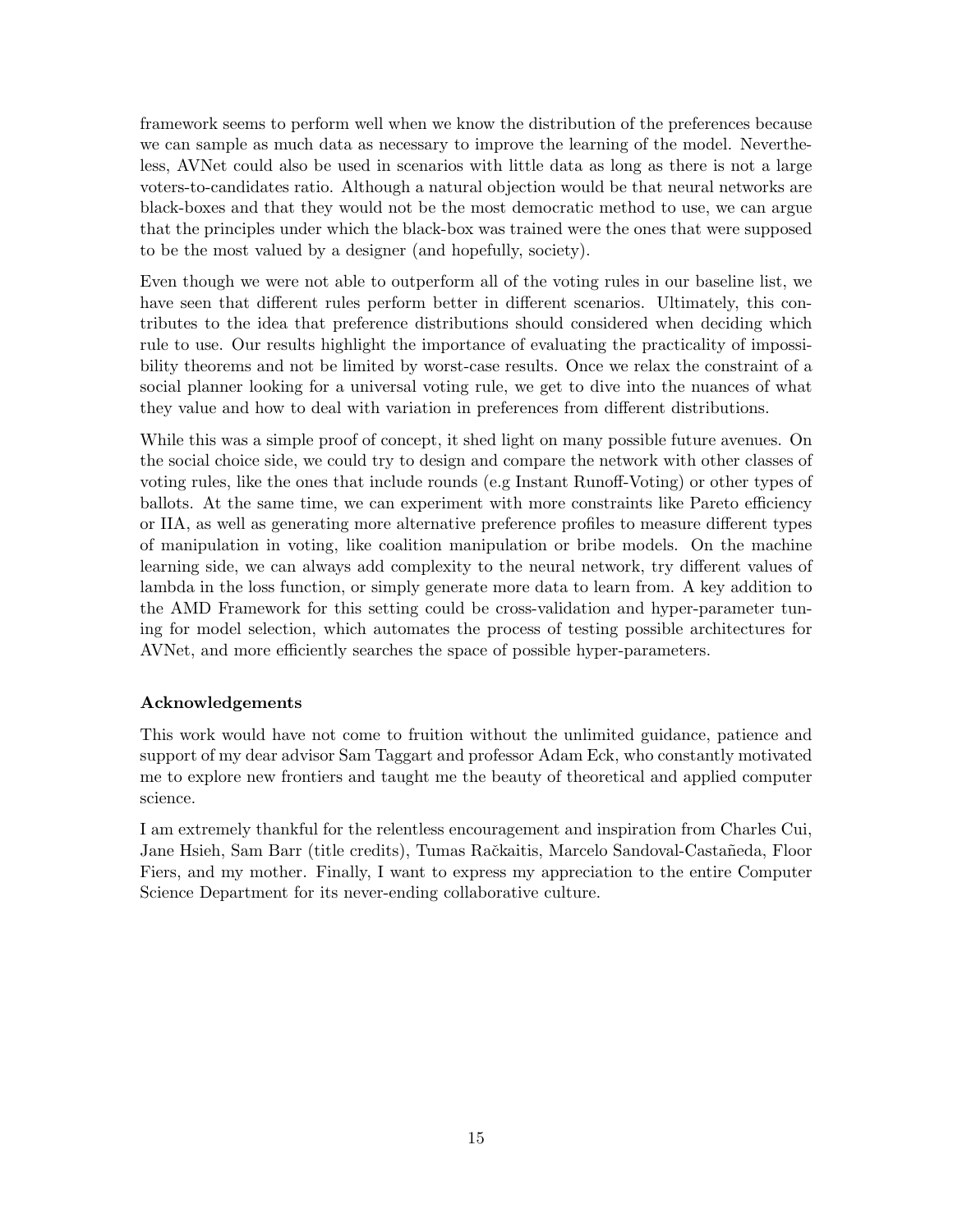# References

- <span id="page-16-1"></span>[1] Daron Acemoglu. MIT 6.254, Game Theory with Engineering Applications Guest Lecture: Social Choice and Voting Theory. May 2018.
- <span id="page-16-0"></span>[2] Kenneth J. Arrow. "A Difficulty in the Concept of Social Welfare". In: Journal of Political Economy 58.4 (1950), pp. 328–346. DOI: 10.1086/256963. URL: [https :](https://doi.org/10.1086/256963) [//doi.org/10.1086/256963](https://doi.org/10.1086/256963).
- <span id="page-16-3"></span>[3] Haris Aziz, Felix Brandt, and Markus Brill. "On the Tradeoff between Economic Efficiency and Strategy Proofness in Randomized Social Choice". In: Proceedings of the 2013 International Conference on Autonomous Agents and Multi-Agent Systems. AAMAS '13. St. Paul, MN, USA: International Foundation for Autonomous Agents and Multiagent Systems, 2013, pp. 455–462. isbn: 9781450319935.
- <span id="page-16-2"></span>[4] Florian Brandl, Felix Brandt, and Hans Georg Seedig. Consistent Probabilistic Social Choice. 2015. arXiv: [1503.00694 \[cs.GT\]](https://arxiv.org/abs/1503.00694).
- <span id="page-16-10"></span>[5] Felix Brandt et al. Handbook of Computational Social Choice. Cambridge University Press, 2016.
- <span id="page-16-9"></span>[6] Qingpeng Cai et al. "Reinforcement Mechanism Design for E-Commerce". In: Proceedings of the 2018 World Wide Web Conference. Republic and Canton of Geneva, CHE: International World Wide Web Conferences Steering Committee, 2018. isbn: 9781450356398. doi: [10.1145/3178876.3186039](https://doi.org/10.1145/3178876.3186039). url: [https://doi.org/10.1145/](https://doi.org/10.1145/3178876.3186039) [3178876.3186039](https://doi.org/10.1145/3178876.3186039).
- <span id="page-16-6"></span>[7] Vincent Conitzer and Tuomas Sandholm. "An Algorithm for Automatically Designing Deterministic Mechanisms without Payments". In: Proceedings of the Third International Joint Conference on Autonomous Agents and Multiagent Systems. AAMAS '04. USA: IEEE Computer Society, 2004, pp. 128–135. isbn: 1581138644.
- <span id="page-16-4"></span>[8] Vincent Conitzer and Tuomas Sandholm. "Complexity of Mechanism Design". In: Proceedings of the Eighteenth Conference on Uncertainty in Artificial Intelligence. UAI'02. Alberta, Canada: Morgan Kaufmann Publishers Inc., 2002, pp. 103–110. isbn: 1558608974.
- <span id="page-16-5"></span>[9] Vincent Conitzer and Tuomas Sandholm. "Self-Interested Automated Mechanism Design and Implications for Optimal Combinatorial Auctions". In: Proceedings of the 5th ACM Conference on Electronic Commerce. EC '04. New York, NY, USA: Association for Computing Machinery, 2004, pp. 132–141. isbn: 1581137710. doi: [10.1145/](https://doi.org/10.1145/988772.988793) [988772.988793](https://doi.org/10.1145/988772.988793). url: <https://doi.org/10.1145/988772.988793>.
- <span id="page-16-11"></span>[10] François Durand. SVVAMP. In: <"https://github.com/francois-durand/svvamp">. June 2015.
- <span id="page-16-12"></span>[11] François Durand. WHALRUS: Which Alternatative Represents Us, A Package for Voting Rules. In: <"https://github.com/francois-durand/whalrus">. Mar. 2018.
- <span id="page-16-8"></span>[12] Paul Dütting et al. *Optimal Auctions through Deep Learning*. 2017. arXiv: [1706.03459](https://arxiv.org/abs/1706.03459) [\[cs.GT\]](https://arxiv.org/abs/1706.03459).
- <span id="page-16-7"></span>[13] Paul Dütting et al. "Payment Rules through Discriminant-Based Classifiers". In: ACM Trans. Econ. Comput. 3.1 (Mar. 2015). issn: 2167-8375. doi: [10.1145/2559049](https://doi.org/10.1145/2559049). url: <https://doi.org/10.1145/2559049>.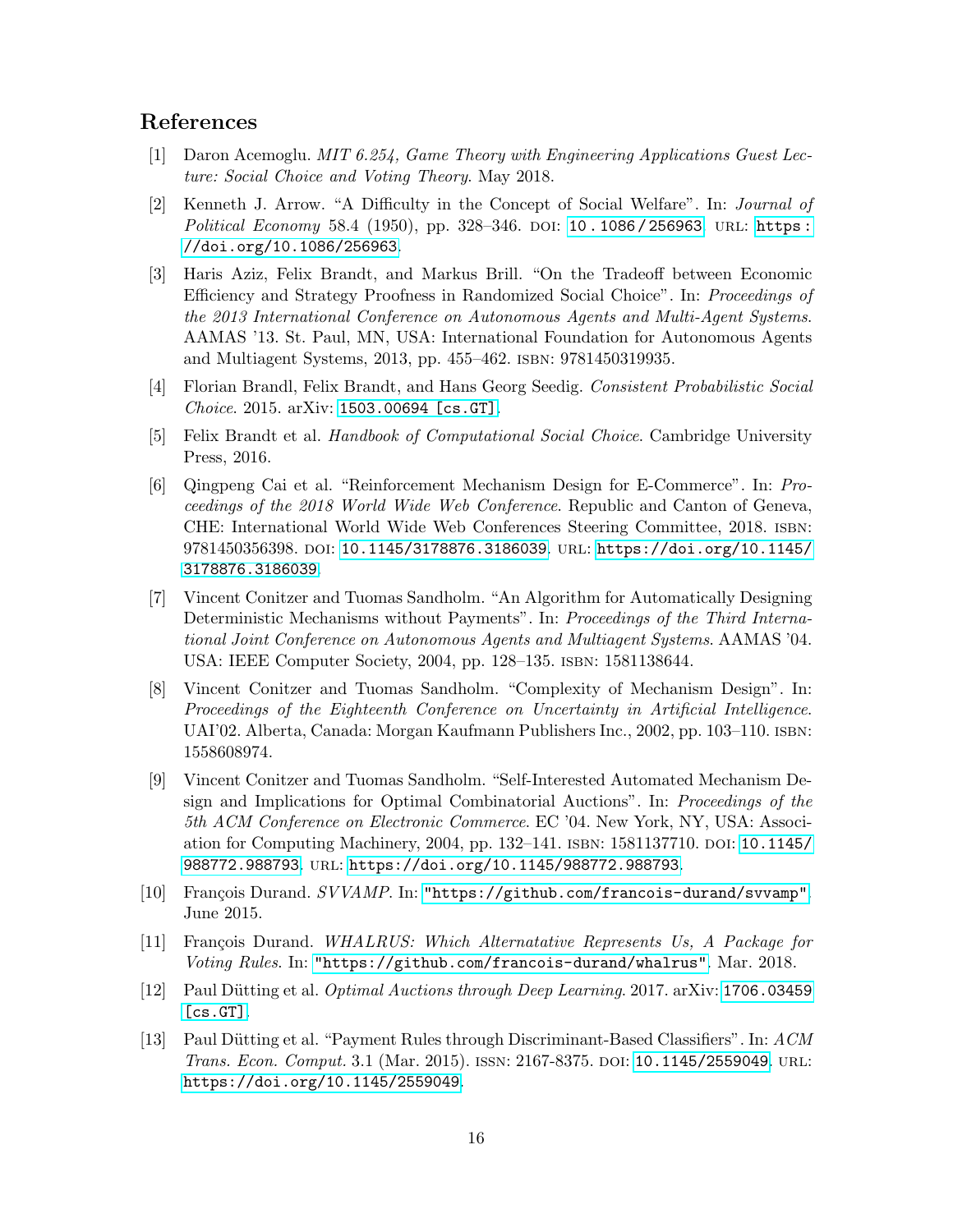- <span id="page-17-0"></span>[14] Allan Gibbard. "Manipulation of Voting Schemes: A General Result". In: Econometrica 41.4 (July 1973), pp. 587-601. URL: [https://ideas.repec.org/a/ecm/emetrp/](https://ideas.repec.org/a/ecm/emetrp/v41y1973i4p587-601.html) [v41y1973i4p587-601.html](https://ideas.repec.org/a/ecm/emetrp/v41y1973i4p587-601.html).
- <span id="page-17-9"></span>[15] Noah Golowich, Harikrishna Narasimhan, and David C. Parkes. "Deep Learning for Multi-Facility Location Mechanism Design". In: Proceedings of the Twenty-Seventh International Joint Conference on Artificial Intelligence, IJCAI-18. International Joint Conferences on Artificial Intelligence Organization, July 2018, pp. 261–267. DOI: [10.](https://doi.org/10.24963/ijcai.2018/36) [24963/ijcai.2018/36](https://doi.org/10.24963/ijcai.2018/36). url: <https://doi.org/10.24963/ijcai.2018/36>.
- <span id="page-17-12"></span>[16] Diederik P. Kingma and Jimmy Ba. Adam: A Method for Stochastic Optimization. 2014. arXiv: [1412.6980 \[cs.LG\]](https://arxiv.org/abs/1412.6980).
- <span id="page-17-4"></span>[17] Marie-Louise Lackner and Martin Lackner. "On the likelihood of single-peaked preferences". In: Social Choice and Welfare 48.4 (Mar. 2017), pp. 717–745. ISSN: 1432-217X. doi: [10.1007/s00355-017-1033-0](https://doi.org/10.1007/s00355-017-1033-0). url: [http://dx.doi.org/10.1007/s00355-](http://dx.doi.org/10.1007/s00355-017-1033-0) [017-1033-0](http://dx.doi.org/10.1007/s00355-017-1033-0).
- <span id="page-17-3"></span>[18] H. Moulin. "On strategy-proofness and single peakedness". In: Public Choice 35.4 (Jan. 1980), pp. 437–455. doi: [10.1007/BF00128122](https://doi.org/10.1007/BF00128122). url: [http://eprints.gla.](http://eprints.gla.ac.uk/92237/) [ac.uk/92237/](http://eprints.gla.ac.uk/92237/).
- <span id="page-17-11"></span>[19] Kevin P. Murphy. Machine Learning: A Probabilistic Perspective. MIT Press, 2012.
- <span id="page-17-6"></span>[20] Harikrishna Narasimhan, Shivani Agarwal, and David C. Parkes. "Automated Mechanism Design without Money via Machine Learning". In: Proceedings of the Twenty-Fifth International Joint Conference on Artificial Intelligence. IJCAI'16. New York, New York, USA: AAAI Press, 2016, pp. 433–439. isbn: 9781577357704.
- <span id="page-17-2"></span>[21] Geoffrey Pritchard and Mark C. Wilson. "Exact results on manipulability of positional voting rules". In: Social Choice and Welfare 29.3 (2007), pp. 487–513.
- <span id="page-17-5"></span>[22] Ariel D. Procaccia et al. "The learnability of voting rules". In: Artificial Intelligence 173.12 (2009), pp. 1133–1149. ISSN: 0004-3702. DOI: [https://doi.org/10.1016/j.](https://doi.org/https://doi.org/10.1016/j.artint.2009.03.003) [artint.2009.03.003](https://doi.org/https://doi.org/10.1016/j.artint.2009.03.003). url: [http://www.sciencedirect.com/science/article/](http://www.sciencedirect.com/science/article/pii/S0004370209000460) [pii/S0004370209000460](http://www.sciencedirect.com/science/article/pii/S0004370209000460).
- <span id="page-17-10"></span>[23] Reyhaneh Reyhani. "Strategic Manipulation in Voting Systems". PhD thesis. The University of Auckland, 2013.
- <span id="page-17-1"></span>[24] Mark Allen Satterthwaite. "Strategy-Proofness and Arrow's Conditions: Existence and Correspondence Theorems for Voting Procedures and Social Welfare Functions". In: J. Econ. Theory (1975), pp. 187–217.
- <span id="page-17-7"></span>[25] Weiran Shen, Pingzhong Tang, and Song Zuo. "Automated Mechanism Design via Neural Networks". In: Proceedings of the 18th International Conference on Autonomous Agents and MultiAgent Systems. AAMAS '19. Montreal QC, Canada: International Foundation for Autonomous Agents and Multiagent Systems, 2019, pp. 215–223. isbn: 9781450363099.
- <span id="page-17-8"></span>[26] Weiran Shen et al. Reinforcement Mechanism Design, with Applications to Dynamic Pricing in Sponsored Search Auctions. 2017. arXiv: [1711.10279 \[cs.GT\]](https://arxiv.org/abs/1711.10279).